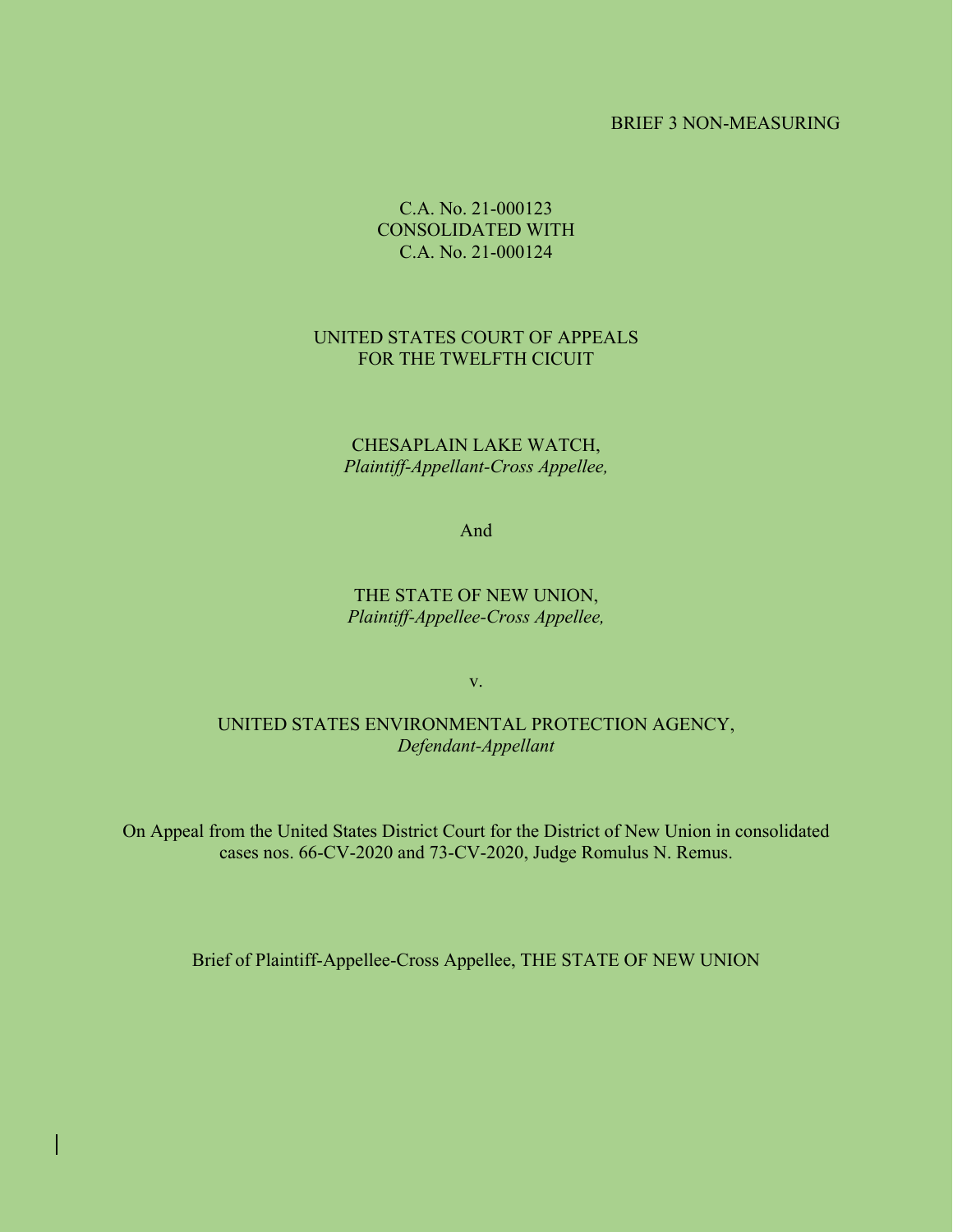| I. New Unions and EPA's challenges against EPA's adoption of the New Union TMDL are                                                                                     |
|-------------------------------------------------------------------------------------------------------------------------------------------------------------------------|
| A. The challenges are fit for review because they challenge an established implementation                                                                               |
| B. Judicial delay in considering these challenges would cause prejudice to the parties.  13                                                                             |
| II. EPA exceeded its authority by requiring New Union's TMDL to allocate between WLAs                                                                                   |
| A. New Union may challenge EPA's interpretation of "Total maximum daily load" as applied.                                                                               |
| B. EPA's interpretation of TMDL receives no deference because Congress displayed a clear                                                                                |
| 1. The plain meaning of 33 U.S.C. § 1313(d) only requires a state to express a TMDL as a                                                                                |
| 2. Congress intended to leave pollution control planning processes with the states 17                                                                                   |
| C. EPA's interpretation of "Total maximum daily load" impermissibly destroys the harmony of                                                                             |
| 1. EPA's interpretation of TMDL expands EPA's authority relating to state planning<br>2. EPA's interpretation of TMDL requiring allocation renders § 319 superfluous 21 |
| III. EPA did not violate the Clean Water Act by accepting or proposing regulations<br>allowing an annually-expressed TMDL with a phased implementation plan 21          |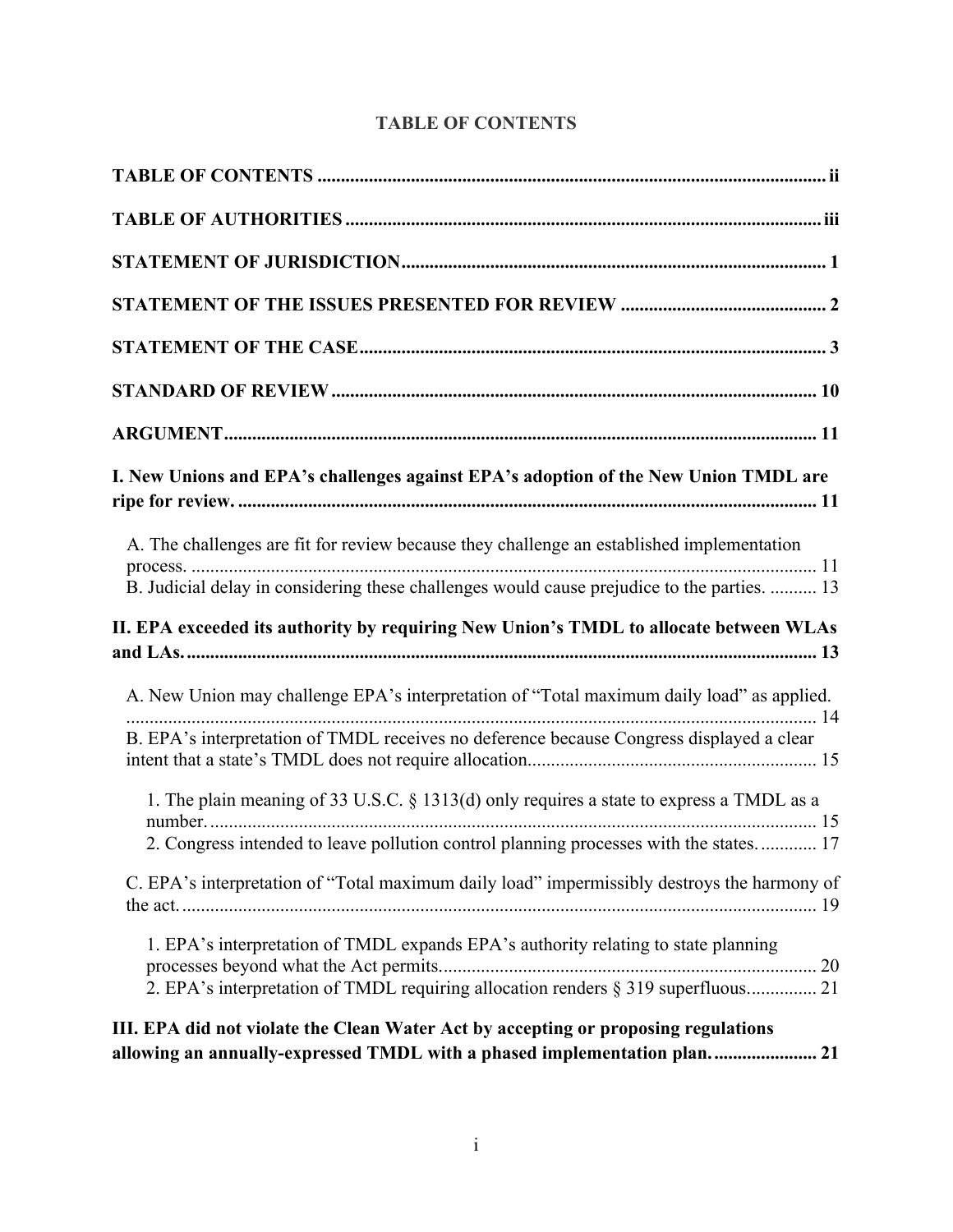| A. The statute does not clearly require a daily-expressed TMDL, nor does it clearly foreclose                                                                                                                                                                         |
|-----------------------------------------------------------------------------------------------------------------------------------------------------------------------------------------------------------------------------------------------------------------------|
| 1. A TMDL expressed as an annual number complies with Congress' unambiguous intent<br>2. The CWA's complex statutory scheme requires an annually-expressed TMDL through<br>3. A phased implementation plan is consistent with Congress' clearly-expressed intent.  26 |
| B. If the Court finds ambiguity in the statute, it must defer to the agency's interpretations in                                                                                                                                                                      |
| IV. EPA properly adopted the New Union BMP credit portion of the TMDL 28                                                                                                                                                                                              |
| A. EPA's adoption of the New Union credits in the TMDL was not arbitrary and capricious. 30                                                                                                                                                                           |
| 1. EPA had a reasonable basis for adopting the credit system of New Union's TMDL 31<br>2. CLW fails to show that EPA's action was arbitrary and capricious because the 1991 EPA                                                                                       |
| B. Additionally, EPA cannot force the state to implement a BMP because it lacks statutory                                                                                                                                                                             |
|                                                                                                                                                                                                                                                                       |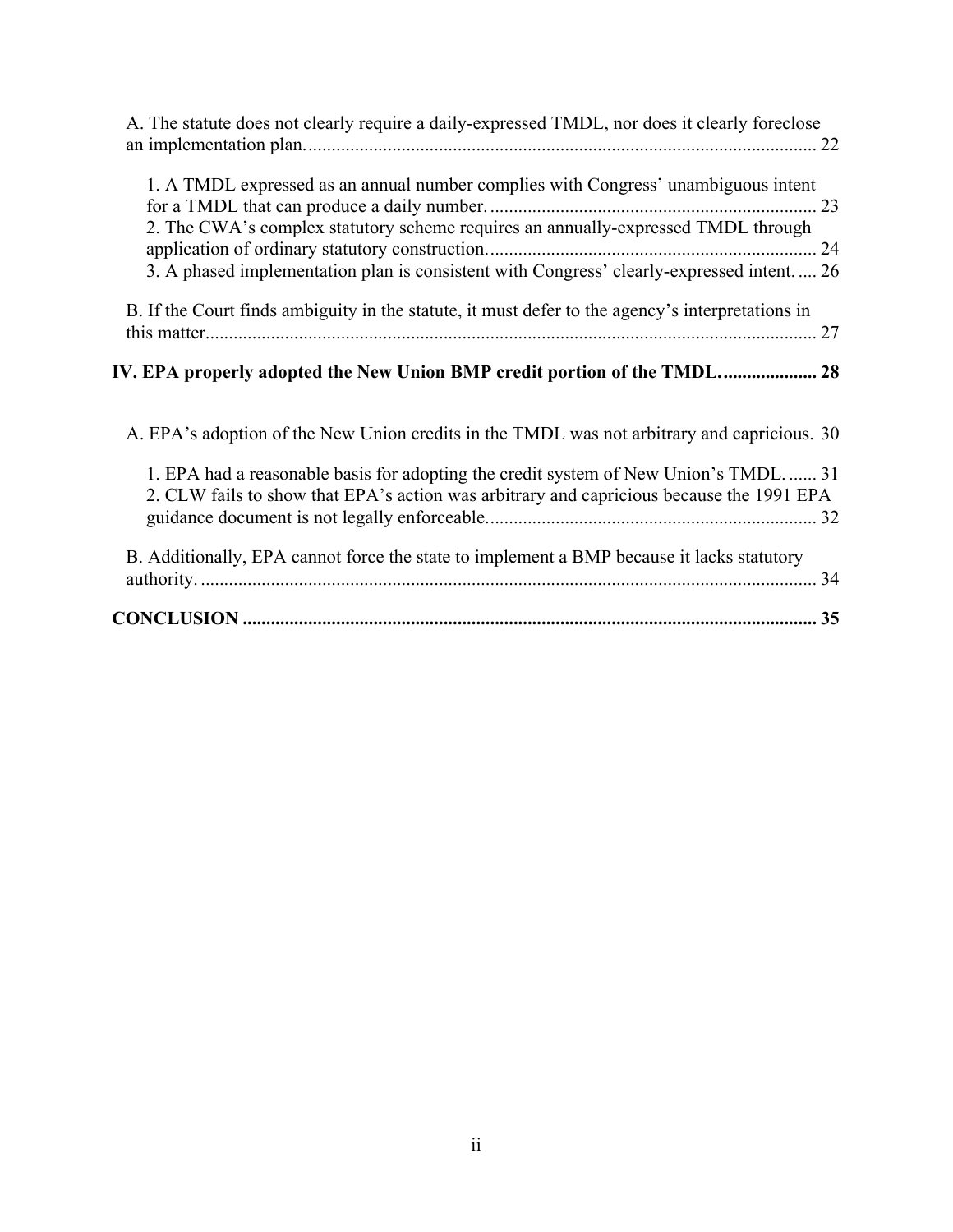# **TABLE OF AUTHORITIES**

**Cases**

| ο<br>u<br>π<br>٠, |
|-------------------|
|-------------------|

| Advocate Health Care Network v. Stapleton,                  |  |
|-------------------------------------------------------------|--|
| Am. Farm Bureau Fed'n v United States EPA,                  |  |
| Anacostia Riverkeeper, Inc. v. Jackson,                     |  |
| Bravos,                                                     |  |
| Chevron U.S.A., Inc. v. Natural Res. Def. Council, Inc.,    |  |
| Citizens,                                                   |  |
| City of Arcadia v. U.S. EPA,                                |  |
| City of Kennett,                                            |  |
| Dunn-McCampbell Royalty Int. v. Nat'l Park Serv.,           |  |
| Entergy Corp. v. Riverkeeper, Inc.,                         |  |
| Envtl. Integrity Project v. U.S. E.P.A.,                    |  |
| Ethyl Corp. v. EPA,                                         |  |
| Greenen v. Bd. of Accountancy,                              |  |
| Hodel v. Virginia Surface Mining & Reclamation Ass'n, Inc., |  |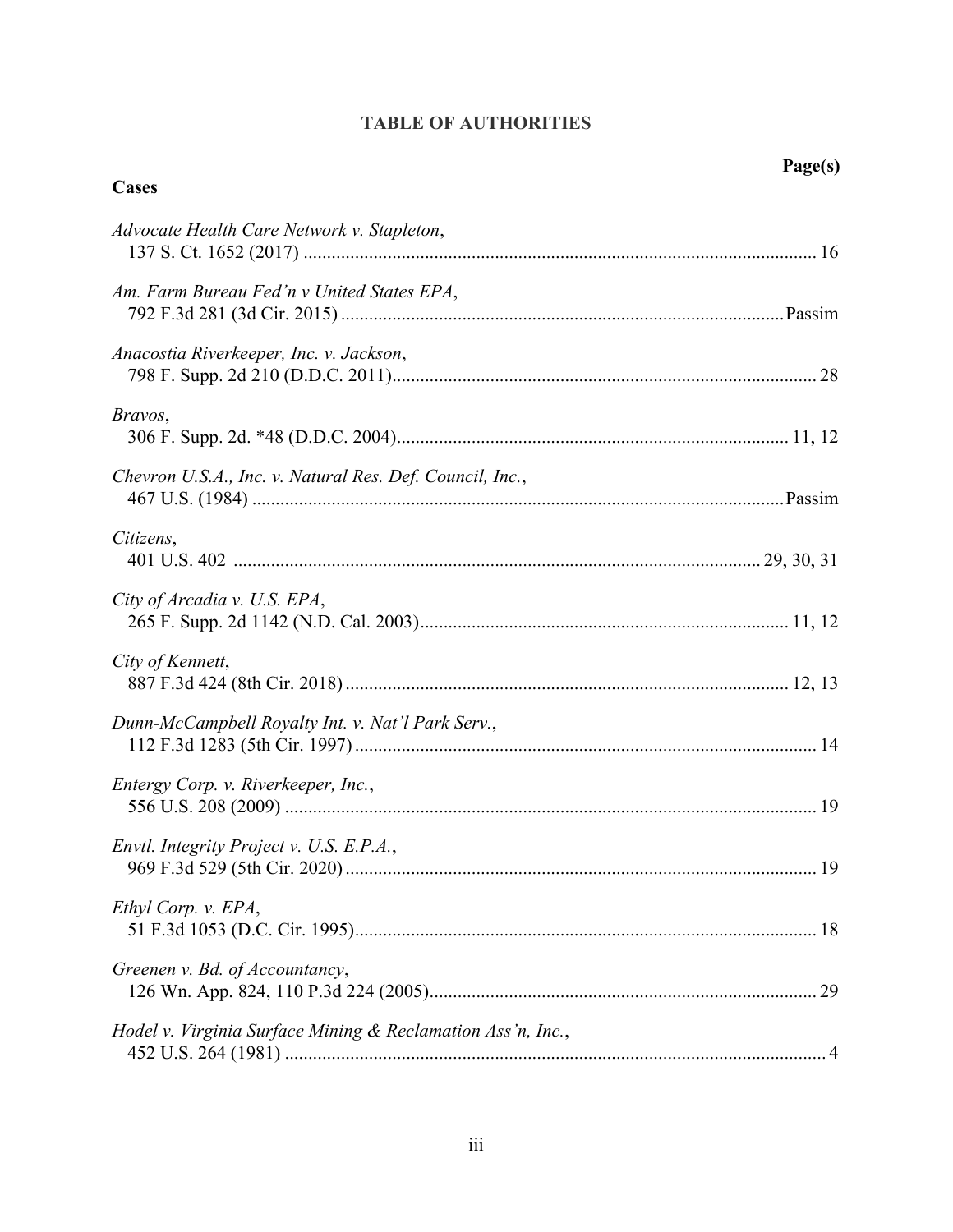| Motor Vehicle Mfrs. Ass'n v State Farm Mut. Auto. Ins. Co., |  |
|-------------------------------------------------------------|--|
| Nat. Res. Def. Council, Inc. v. Muszynski,                  |  |
| Nat'l Ass'n of Home Builders v. Defs. of Wildlife,          |  |
| NLRB v. New Vista Nursing & Rehab.,                         |  |
| Oregon Nat. Desert Ass'n v. Dombeck,                        |  |
| Rojas v. Napolitano, No. 8:13-cv-2474-T-35TGW,              |  |
| Shays v. FEC,                                               |  |
| Sierra Club v. Meiburg,                                     |  |
| Weiner v. San Diego County,                                 |  |
| WildEarth Guardians v. U.S. Fish and Wildlife Service,      |  |
| Wind River Mining Corp. v. United States,                   |  |

## **Statutes**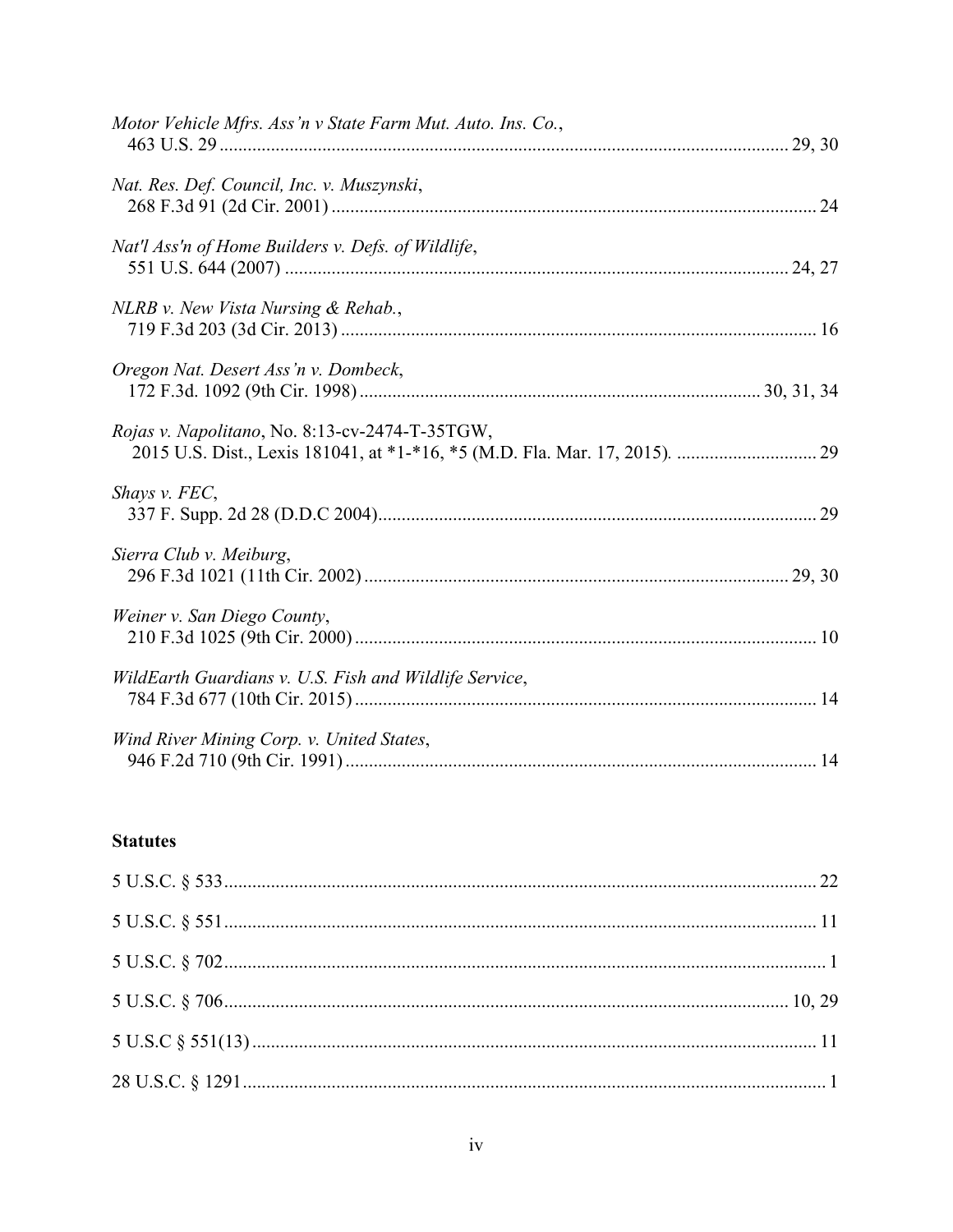# Rules

| Fed. R. App. P. |  |
|-----------------|--|
|-----------------|--|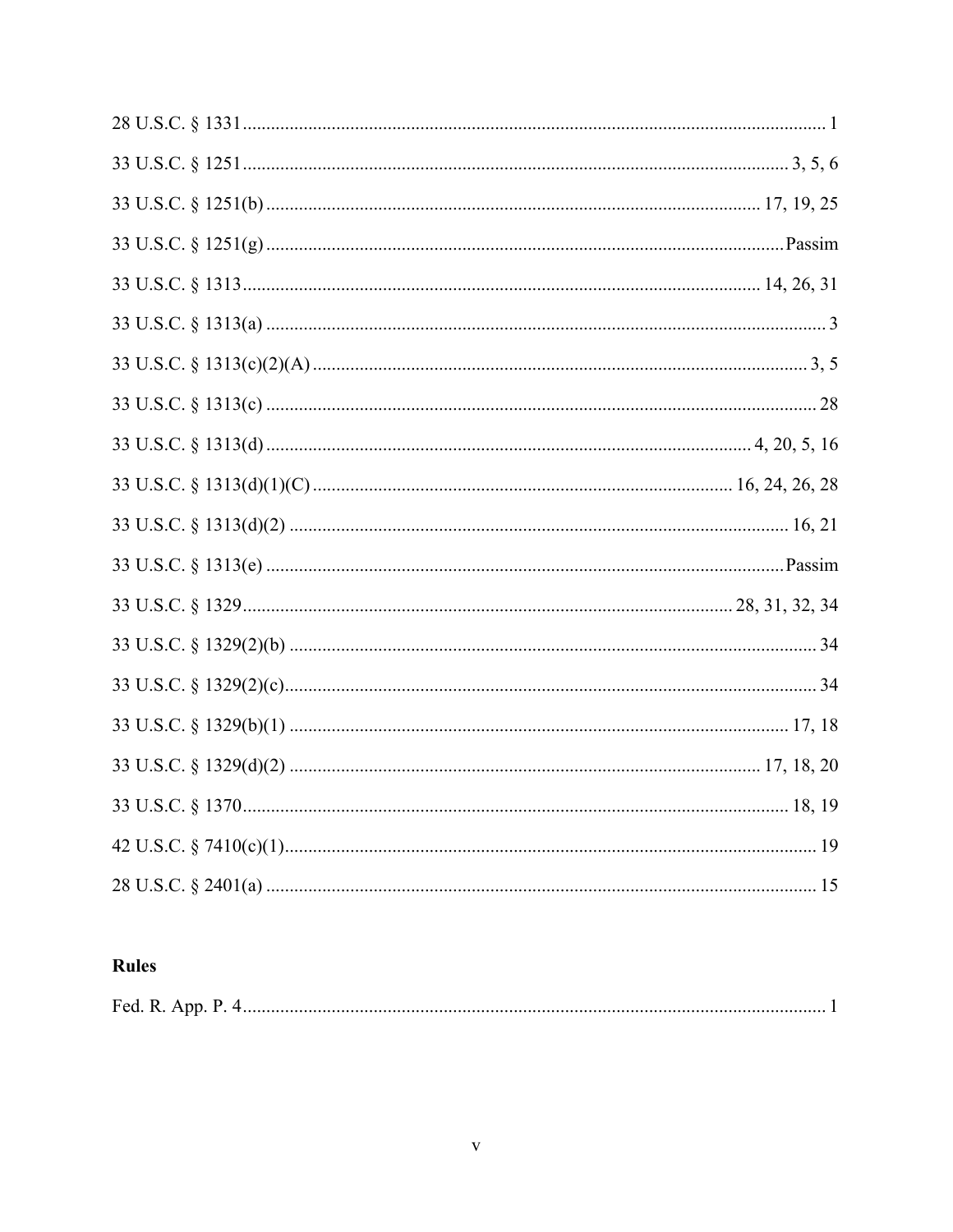# **Regulations**

# **Other Authorities**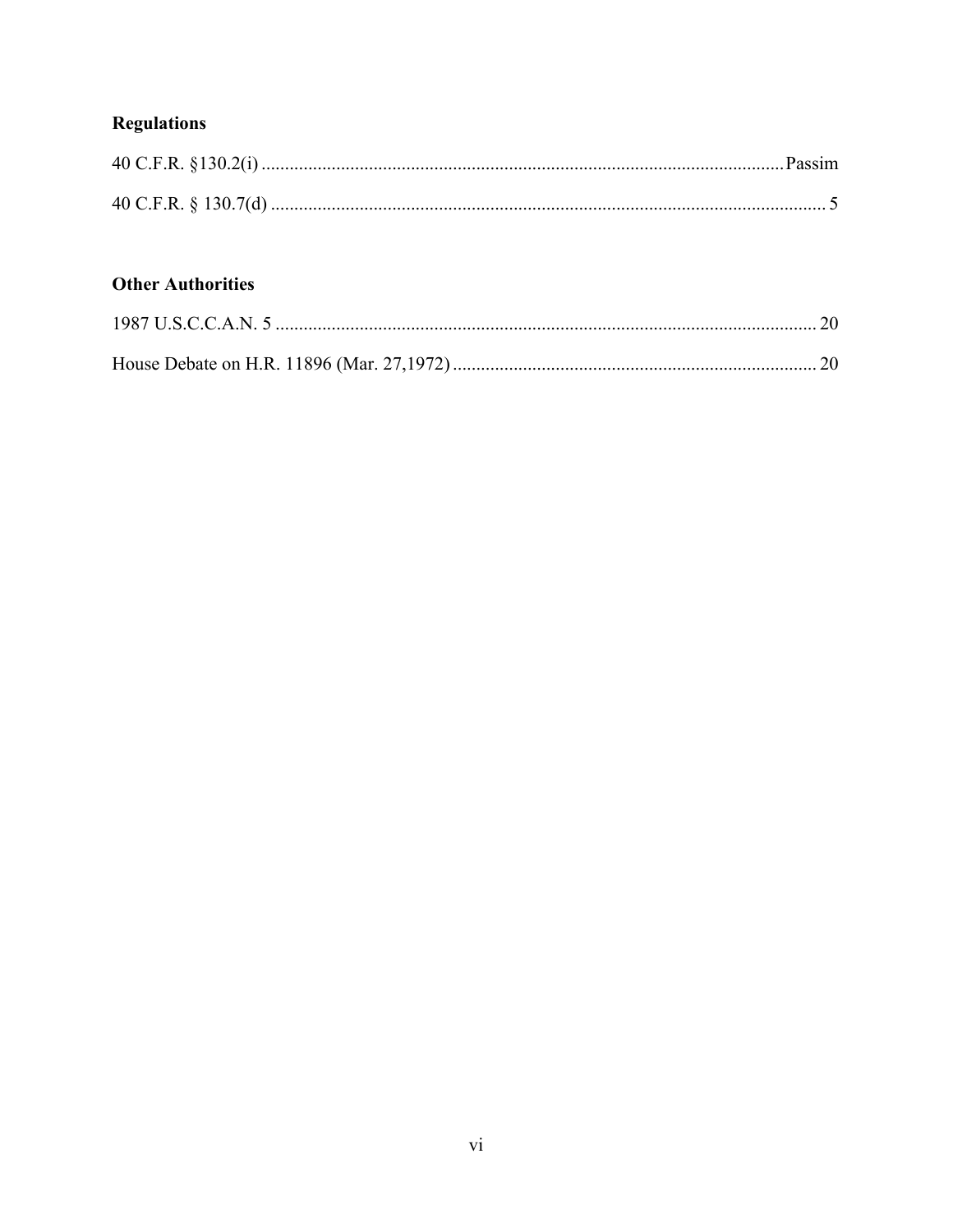#### **STATEMENT OF JURISDICTION**

This appeal arises from consolidated actions No. 66-CV-2020 and No. 73-CV-2020 in federal district court, challenging a final action of the United States Environmental Protection Agency (EPA). The District Court had subject matter jurisdiction under 28 U.S.C. § 1331 because the cause of action arises under the Administrative Procedure Act, 5 U.S.C. § 702 as judicial review of a final agency action. The dispute concerns agency action under the Clean Water Act, 33 U.S.C. §§ 1251–1388 and is not a cause of action with original jurisdiction in the circuit courts. *Id*. § 1369.

The Twelfth Circuit has jurisdiction over this appeal under 28 U.S.C. § 1291 because it is an appeal from a final decision of a United States district court. The United States District Court for the District of New Union issued an Order dated August 15, 2021, granting summary judgment for New Union in No. 66-CV-2020 and granting summary judgment for EPA in No. 73-CV-2020. An order granting summary judgment is a final decision. *Bullard v. Blue Hills Bank*, 135 S. Ct. 1686, 1694 (2015).

All three parties—EPA, Chesaplain Lake Watch, and the State of New Union—filed timely Notices of Appeal under Fed. R. App. P. 4.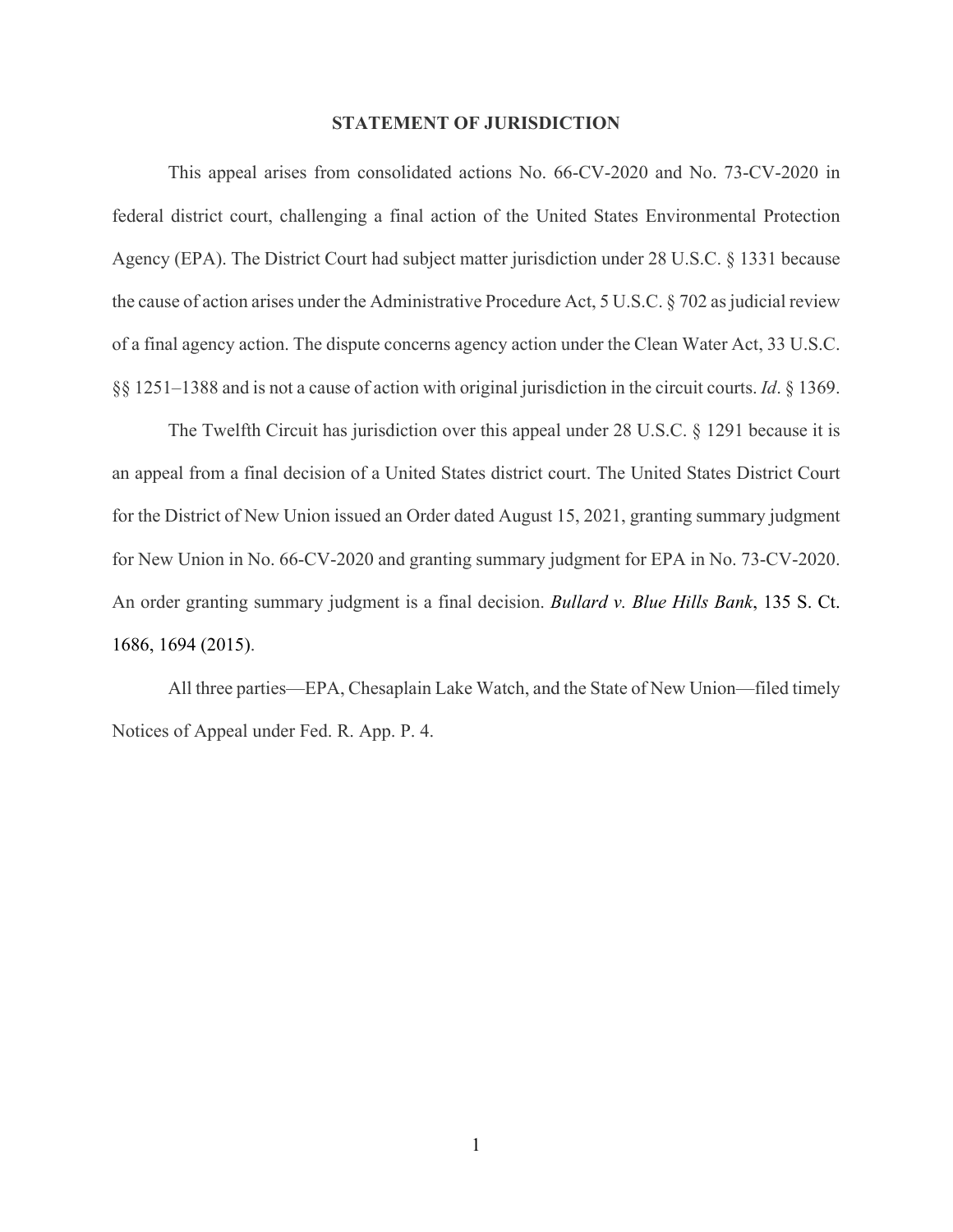#### **STATEMENT OF THE ISSUES PRESENTED FOR REVIEW**

- I. Whether the issue is ripe for review when EPA rejects a state-submitted proposal for a Total Maximum Daily Load (TMDL) phosphorous discharge and, through notice-andcomment rulemaking, adopts a TMDL that the state had rejected, requiring the state to enforce the adopted TMDL.
- II. Whether EPA violates the Clean Water Act when it rejects a state-submitted proposal for a Total Maximum Daily Load phosphorous discharge on the basis that the proposal does not also allocate maximum loads between point sources and nonpoint sources but establishes a level sufficient for applicable water quality standards.
- III. Whether the Clean Water Act requires EPA to accept a state-submitted proposal for a Total Maximum Daily Load phosphorous discharge when expressed as an annual number and accompanied by a 5-year phased implementation plan
- IV. Whether EPA complied with law when it allowed an offset in which reductions anticipated through Best Management Practices of nonpoint sources could reduce the stringency of required reductions for point sources.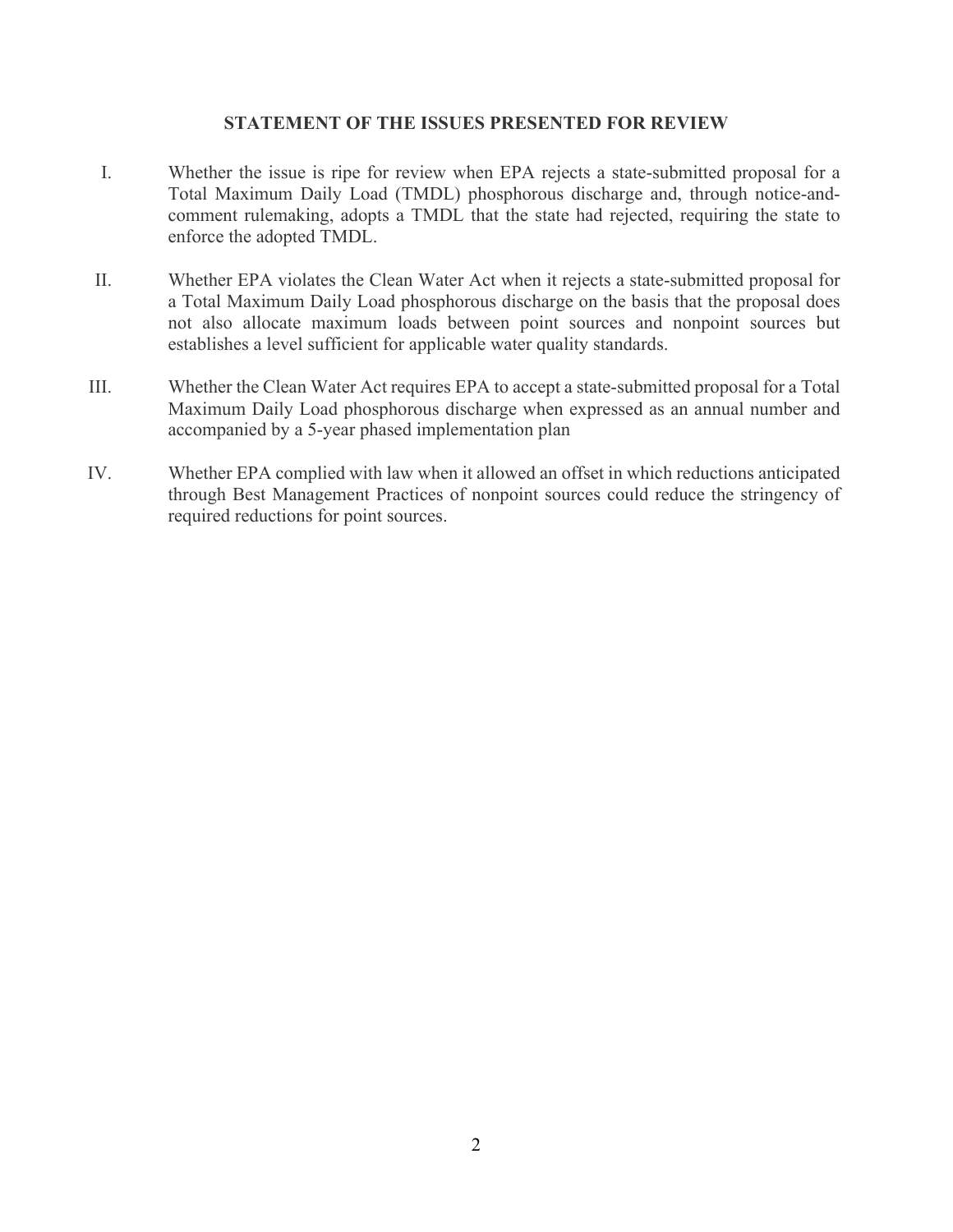#### **STATEMENT OF THE CASE**

New Union has historically enjoyed, benefitted from, and appreciated the beautiful water of Lake Chesaplain. Record at 7. Lake Chesaplain is a fifty-five-mile- long, five-mile-wide lake located entirely in the state of New Union. R. at 7. Lake Chesaplain shares borders with the Chesaplain National Forest, used for timber production; the Chesaplain State Park, used by the public recreationally; agricultural lands; vacation communities; and the city of Chesaplain Mills. R. at 7.

New Union has conformed with the Clean Water Act (CWA) requirements for studying and designating waters within the state—including Lake Chesaplain's water. Congress passed the CWA in 1972, allowing the Environmental Protection Agency (EPA) to aid states in regulating the pollution of state waters. 33 U.S.C. § 1251. The CWA requires each state to adopt water quality standards (WQS) for the waters within the state. *Id*. § 1313(a). The state must also classify the water quality. *Id.* § 1313(c)(2)(A). New Union initially classified Lake Chesaplain as "Class AA," the highest possible classification. R. at 8. This classification qualified the water for activities such as fish propagation, swimming, and drinking water. R. at 8.

New Union experienced strong economic development beginning in the 1990s. R. at 7. The lake's recreational options enticed many to build vacation homes along its shores. R. at 7. The lake area also attracted commercial activity, including ten large hog facilities—known as concentrated animal feeding operations (CAFOs)—and a slaughterhouse to service the facilities. R. at 7.

To protect its waters, New Union consistently met and often exceeded EPA pollution regulation requirements. CWA's permitting systems regulate public discharges into the lake from the slaughterhouse and Chesaplain Mills' public septic system. R. at 7. These are known as point sources. CWA does not require a permit for nonpoint sources—discharges from residential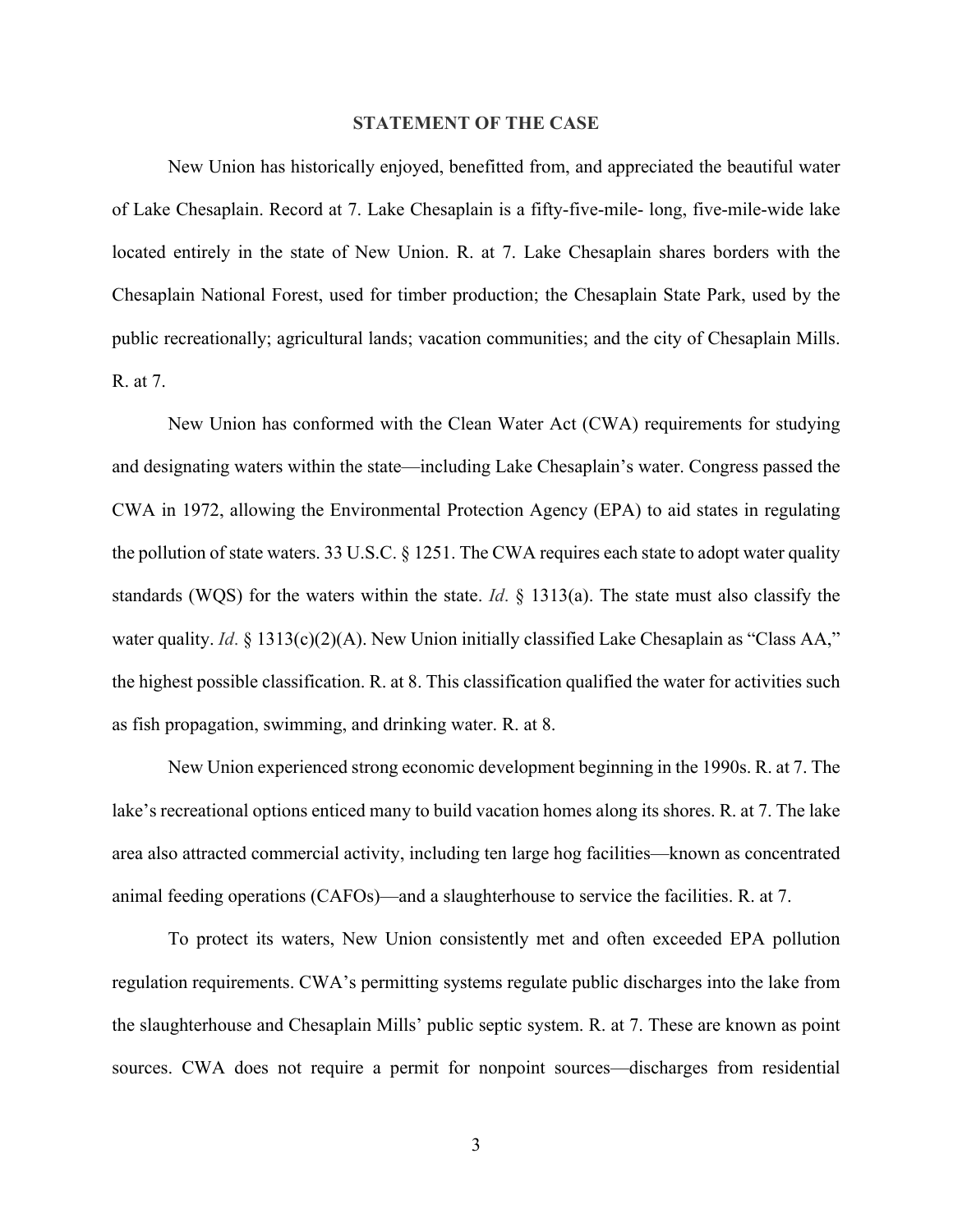development septic systems, hog facilities, and other agricultural sources. R. at 7. However, desiring to preserve water quality, New Union itself regulates nonpoint source discharges. R. at 7.

Despite New Union's efforts during the 1990s, the water quality of Lake Chesaplain visibly declined the following decade. R. at 7. Algae grew rampant, forming mats that reduced water clarity and created offensive odors. Fish productivity has declined, recreational activities such as swimming have waned, and vacation home property values and tourism have dropped. R. at 7.

To address the lake's declining water quality, New Union created the Lake Chesaplain Study Commission (the Commission) in 2008. R. at 8. After careful study, the Commission issued a report in 2012 (the 2012 Report) showing that phosphorous levels in the lake varied from 0.020 to 0.034 mg/l, well above the desired level of 0.014 mg/l. R. at 8. The Commission found that extra phosphorous had caused eutrophication, causing the lake to be less biologically productive from excessive algae growth. R. at 8 The algae growth was responsible for unpleasant odors, decreased water clarity, and decreased dissolved oxygen level, which caused the decline in fish. R. at 8.

Section 303(d) of the CWA requires a state to develop a list of impaired waters. An impaired water is any water body that fails to meet the designated WQS and, by the state's assessment, cannot meet WQS even after implementing CWA controls. 33 U.S.C. § 1313(d). A state must develop and submit to EPA a list of its impaired waters and a target pollutant level for each water that brings it back within the applicable WQS. *Id*. This level is called a "total maximum daily load" (TMDL). *Id.* The TMDL must be sufficient to account for seasonal variations and unknown factors and can be expressed as a number or as a narrative of required aesthetic qualities. *Id.* § 1313 (d)(1)(C), (c) (2)(B).

The CWA relies on cooperative federalism to be efficient and responsive to community concerns. *See New York v. United States*, 505 U.S. 144 (1992); *Hodel v. Virginia Surface Mining*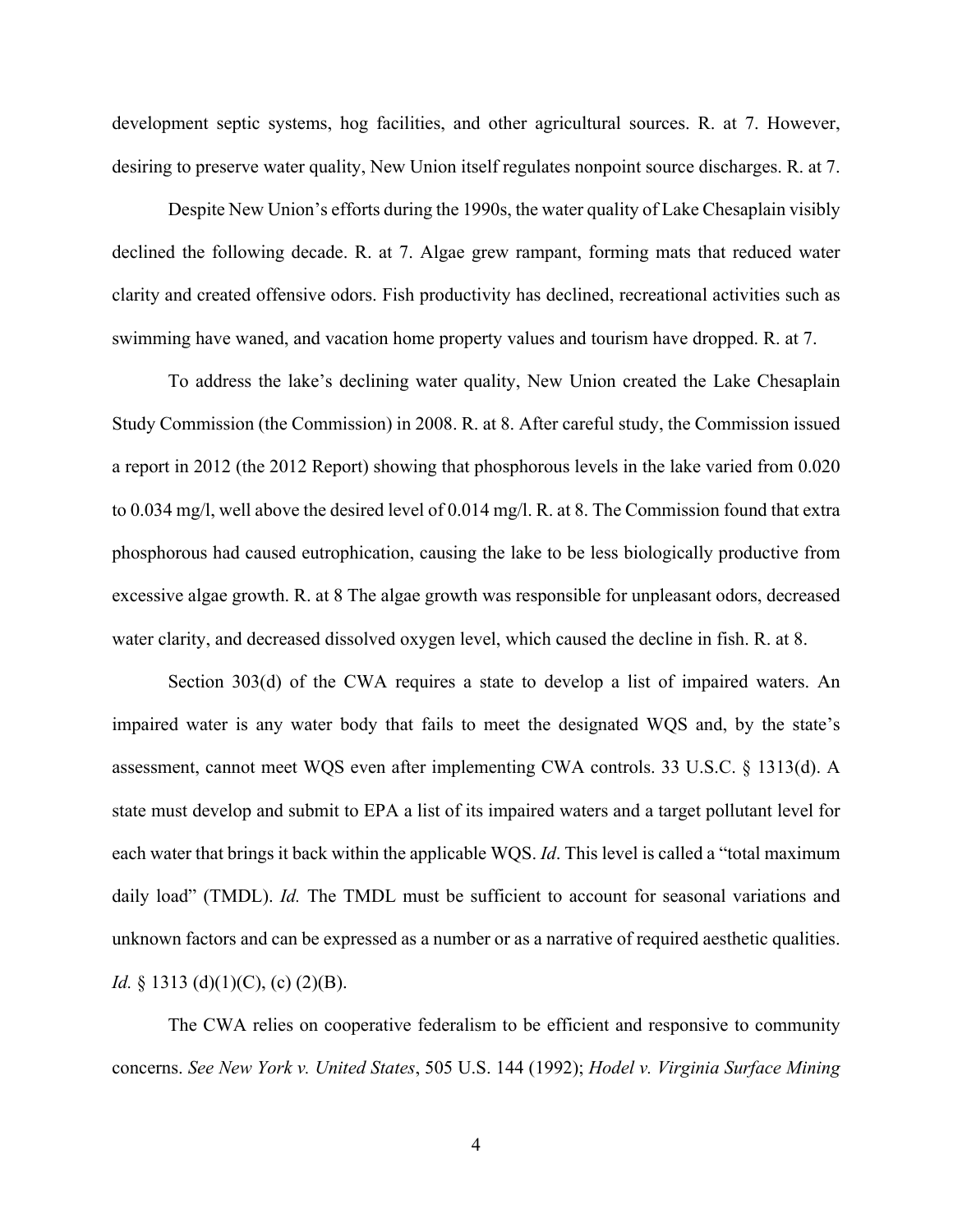*& Reclamation Ass'n, Inc.*, 452 U.S. 264 (1981). EPA is responsible for evaluating state TMDLs and must accept TMDLs that are consistent with CWA requirements. *Id.* § 1313 (d). If a TMDL is inconsistent with CWA requirements, EPA must object to it and develop an acceptable TMDL. *Id*. Significantly, although EPA has statutory authority to approve a state's implementation plan, EPA lacks authority to develop an implementation plan if the state's plan is insufficient or nonexistent. *Id.* § 1313(e). EPA has the authority to act within the framework of cooperation with states. *Id.* § 1251.

After the 2012 Report, the New Union Division of Fisheries and Environmental Control (DOFEC), as the designated state agency, adopted the 0.014 mg/l standard in the 2014 WQS. R. at 8. DOFEC included the lake on its impaired water list that it submitted to EPA in 2014. R. at 8. EPA did not object to DOFEC's submission. R. at 8.

A year later, in 2015, the Chesaplain Lake Watch (CLW) threatened EPA and New Union with legal action based on the lack of a TMDL for the lake. R. at 8. Eventually, CLW agreed not to sue if New Union implemented a TMDL. R. at 8. Accordingly, the Commission began rulemaking procedures to establish a TMDL.

In 2016, in accordance with regulatory requirements to re-evaluate impaired waters every two years, the Commission re-evaluated the lake's WQS and issued the Supplemental Report. 33 U.S.C. § 303(d); 40 C.F.R. § 130.7(d). The Supplemental Report included a proposed TMDL of 120 metric tons annually—the maximum phosphorous loadings allowable to achieve the ideal standard of 0.014 mg/l as calculated by the Commission. R. at 8. The Commission noted that current loadings from both point and nonpoint sources in 2015 totaled 180 metric tons annually. R. at 9. Moreover, the Commission found that the lake area's hog facilities and private septic tanks—not regulated by EPA—contributed heavily to the increased pollution. R. at 9.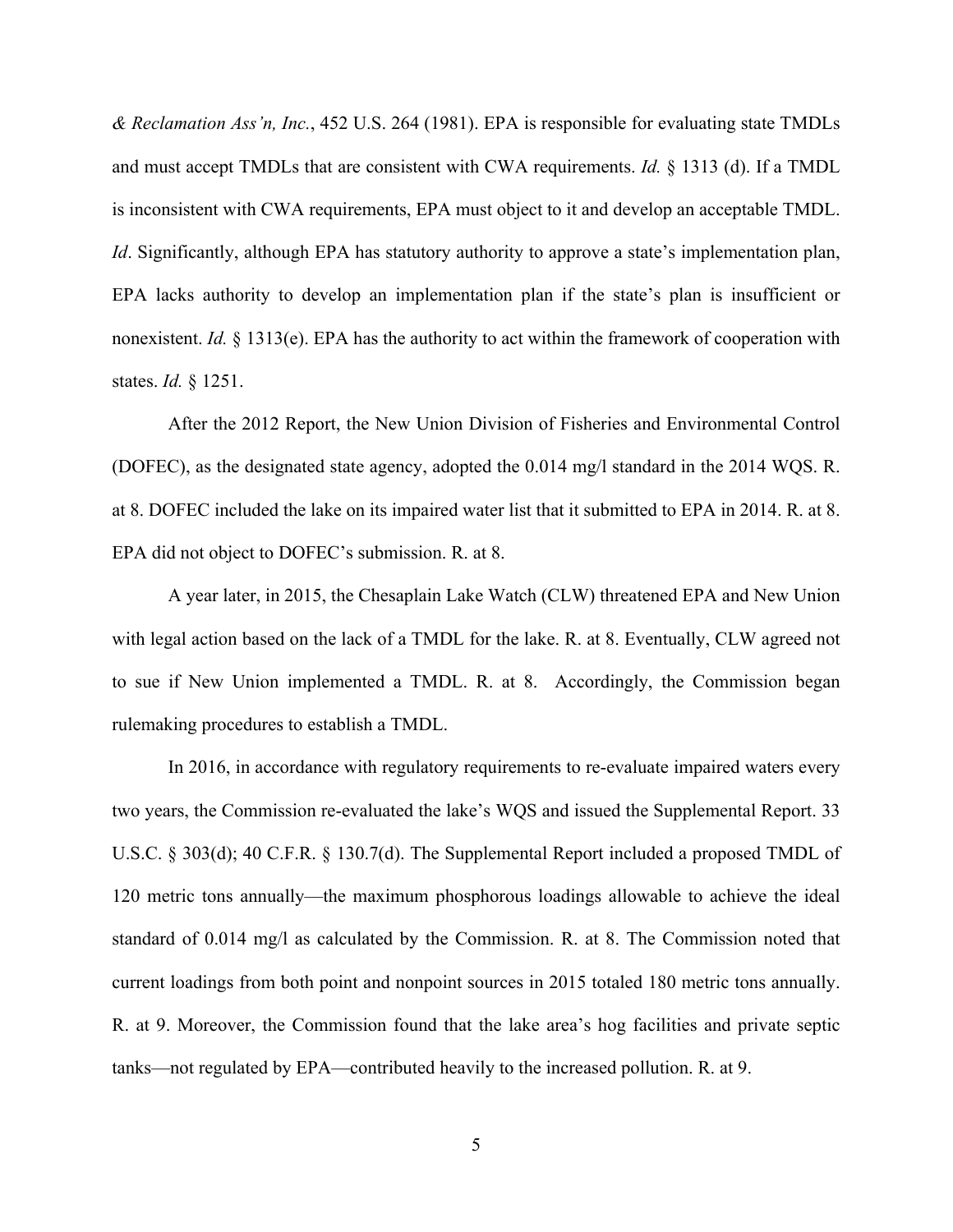In 2017, as part of the state rulemaking process, DOFEC issued the proposed TMDL of 120 metric tons annually, accompanied by an implementation plan. R. at 8–9. In its implementation plan, DOFEC proposed to reduce phosphorous loads substantially from both point and nonpoint sources each year, reaching the TMDL after five years. R. at 9. DOFEC also stated its intent to limit point sources through permit limits and regulate nonpoint sources through issuing Best Management Practices (BMPs). R. at 9. The BMPS included modified feeds for CAFOs, physical and chemical treatment of manure streams, and constraints on spreading manure when the ground is frozen or saturated. R. at 9. Additionally, New Union required accelerated inspection and pumping schedules for private septic systems. R. at 9.

The proposed TMDL was highly controversial. R. at 9. While the residents and businesses of New Union were concerned with the cost of implementation, CLW was concerned that the TMDL did not go far enough, advocating for a 100% reduction of the phosphorous output in the point sources without allowing a credit for the BMPs of the nonpoint sources. R. at 10. DOFEC considered and evaluated the comments and ultimately adopted a phosphorous level TMDL of 120 metric tons annually with no allocations. R. at 10.

In 2018, EPA rejected New Union's submitted TMDL for the lake because it violated an agency regulation requiring a TMDL to show more than merely a maximum load. R. at 10. EPA requires states to establish not only the total maximum level of pollution for a body of water, but also to allocate the TMDL between point and nonpoint sources. 40 C.F.R. §130.2(i). But EPA regulations allow states to use nonpoint source reductions gained from Best Management Practices (BMPs) to offset the stringency of the point source regulation. *Id.*

In May 2019, after notice-and-comment rulemaking, EPA imposed the original DOFEC TMDL on New Union, limiting phosphorous levels to 120 metric tons annually and imposing BMP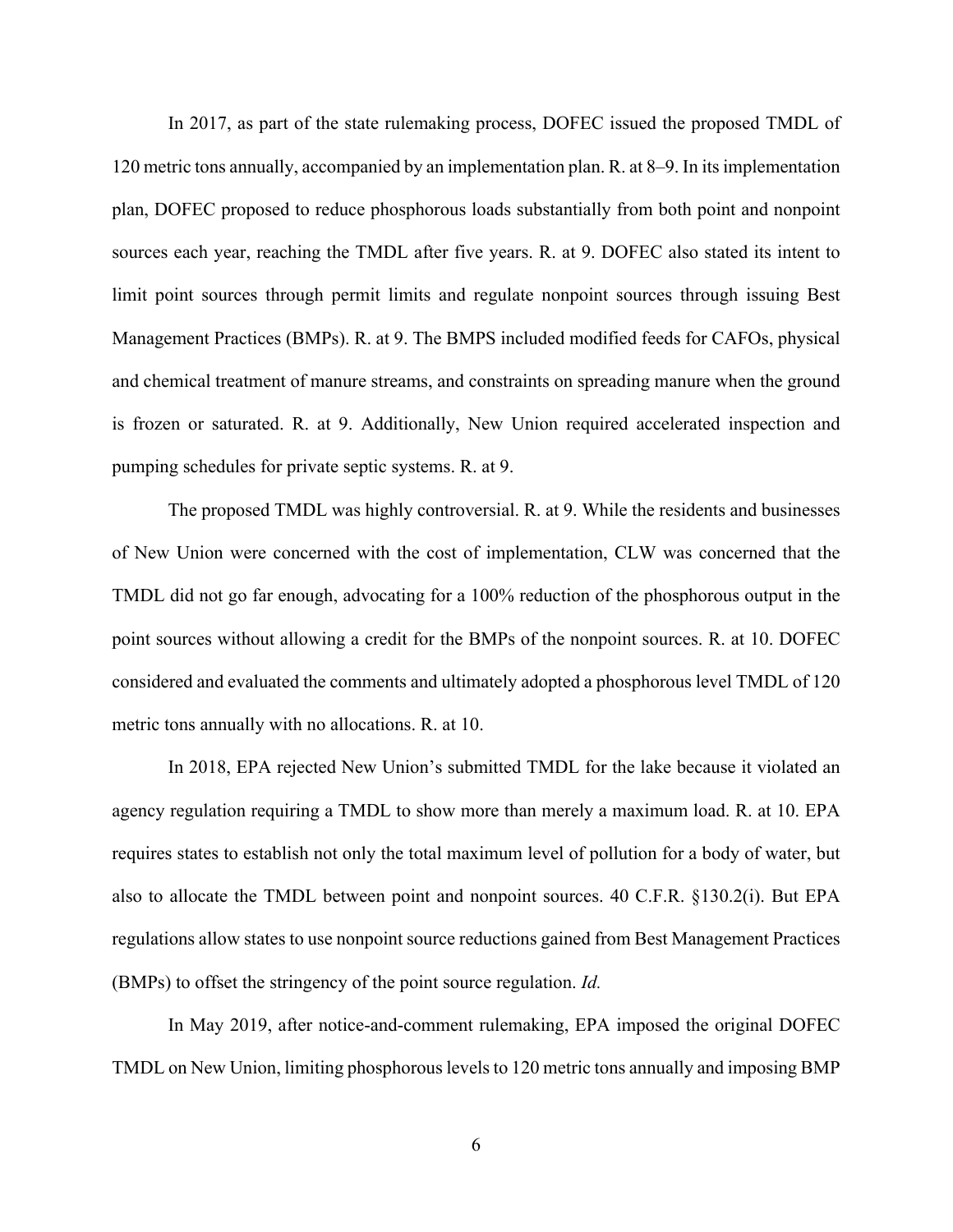requirements for nonpoint sources. R. at 10. EPA also approved New Union's desired implementation plan, which laid out a 35% reduction in phosphorous output over five years through a reduction in both point and nonpoint sources and foists implementation and enforcement burdens on New Union. R. at 10. EPA and New Union are currently within the administrative permit renewal process for point and nonpoint source discharges, respectively. R. at 10. However, the uncertainty arising from this suit severely restricts New Union's ability to issue permits with mechanisms to ensure compliance with a TMDL.

#### **Procedural History:**

New Union filed suit against EPA on January 14, 2020, challenging EPA's requirement of an allocated TMDL. R. at 11. CLW filed action on February 15, 2020, challenging EPA's adopted TMDL. R. at 11. Both actions were brought pursuant to the Administrative Procedure Act § 702. R. at 11. The District Court held that New Union had standing to sue because the imposition of a new TMDL would affect New Union's ability to receive water quality funding. R. at 11. The District Court granted New Union summary judgment against EPA and vacated EPA's rejection of New Union's TMDL. R. at 16. Further, the court partially granted EPA summary judgment against CLW. R. at 16.

 Both CLW and EPA appealed. CLW appeals the District Court's determinations (1) that EPA's interpretation of TMDL to include allocations of discharges from point sources and nonpoint sources violated CWA, and (2) that EPA's credit for nonpoint source reduction achieved through BMPs was not arbitrary.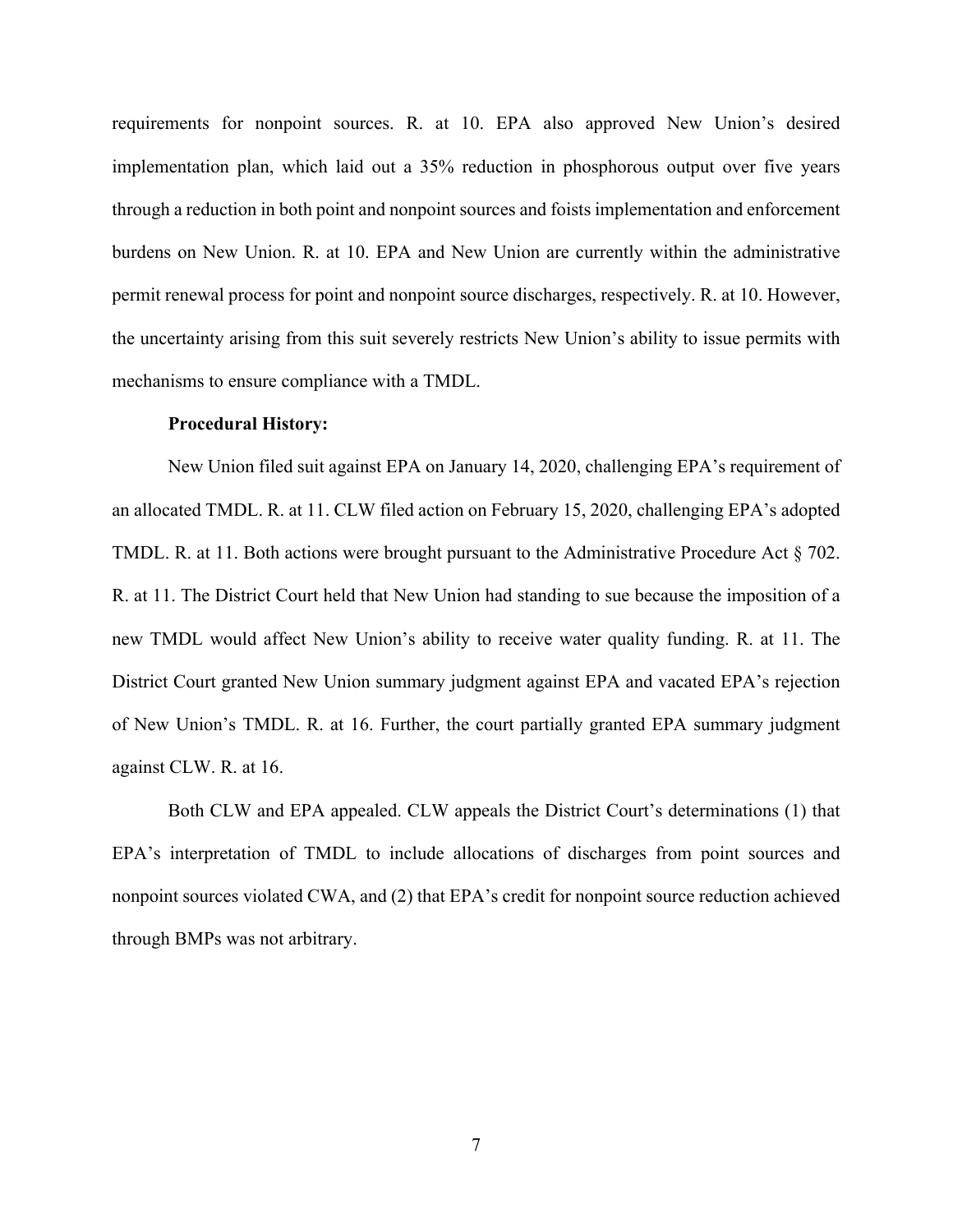#### **SUMMARY OF THE ARGUMENT**

The district court was correct in finding the issue was ripe for review, that the total maximum daily load (TMDL) did not require allocation, and that EPA's adoption of Best Management Practices credits was not arbitrary and capricious. These rulings respect New Union's right to regulate the waters within its borders and affirm the cooperative federalism present in the Clean Water Act (CWA). The district court erred in granting Chesaplain Lake Watch's (CLW) challenge to EPA's ability to approve an annually-expressed TMDL with a phased implementation. This Court should uphold the district court's summary judgment for EPA and New Union and reverse the district court's summary judgment for CLW.

**Ripeness.** The ripeness doctrine is satisfied here, and the court should hold that the case is ripe for review. Here, plaintiffs challenge a final agency action completed through notice-andcomment rulemaking. This agency action foists an immediate implementation and enforcement burden on New Union. The cost of implementing the necessary steps to achieve compliance with the TMDL would create prejudice and harm to New Union if the court delayed a judicial finding here. Thus, this case is ripe for review, and the court may consider the following issues.

**Allocating TMDLs**. EPA's interpretation of TMDL requiring allocations among point sources and nonpoint sources violates Congressional intent in the CWA. Since EPA rejected New Union's proposed TMDL less than two years before New Union initiated this action, New Union may challenge EPA's interpretation as applied. Under *Chevron*, TMDLs only need to be expressed as a number. The plain language of the Act only requires that states express a TMDL at a level sufficient for applicable water quality standards. Other courts reaching alternative conclusions conflated "total" and "maximum" and failed to give effect to each term. Additionally, the statute as a whole shows congressional intent to let states control their pollution planning processes. Other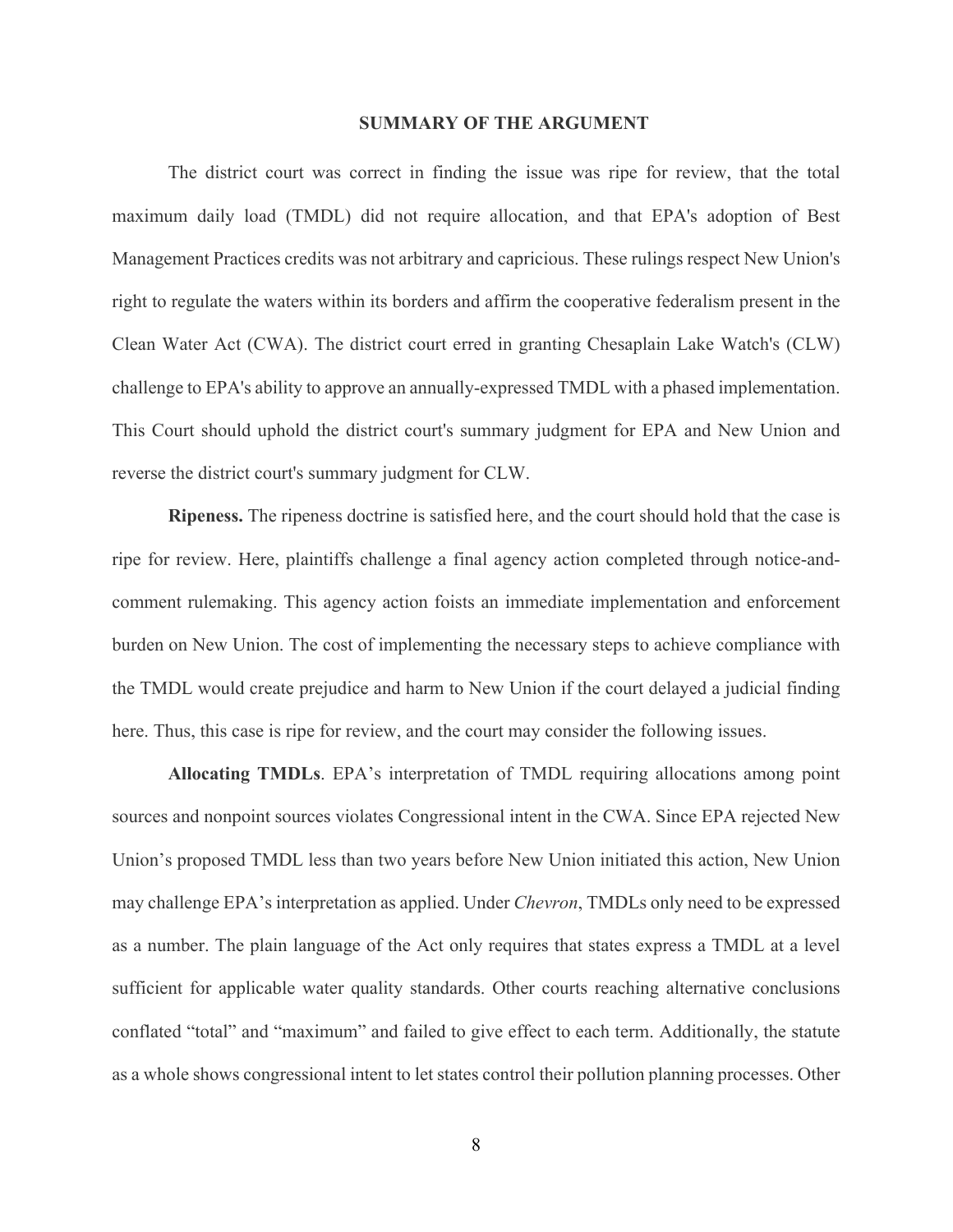areas of the Act specifically give states the power that EPA asserts by requiring allocations of TMDLs. Congress's silence on any federal implementation of allocations limits EPA's authority to act in that area. Even if the CWA is ambiguous, under *Chevron*, EPA's interpretation of TMDL is impermissible. EPA's interpretation conflicts with other areas of the Act and renders some provisions superfluous. Thus, EPA's interpretation receives no deference under *Chevron*. The District Court correctly granted New Union's summary judgment motion because EPA exceeded its authority by requiring New Union to allocate its TMDL.

**Annually-expressed TMDL; phased implementation.** In contrast to the allocation issue, EPA acted well within its statutory authority by approving an annually-expressed TMDL along with a five-year phased implementation plan. Moreover, because Congress mandated that EPA must work in harmony and cooperation with the states in developing and implementing solutions, EPA lacks statutory authority to reject such a plan. This statutory constraint blocks CLW's assertion that EPA should have required a daily-expressed number.

Because EPA conducted its TMDL-related actions through notice-and-commentrulemaking, the Court must use the *Chevron* analysis. Congress clearly indicated that EPA should accept TMDLs that are consistent with statutory requirements. A TMDL that is annually-expressed but, through calculations, can produce a daily-expressed number that meets water quality standards is consistent with the statute. The validity of this TMDL does not change when it is accompanied by a phased implementation plan because Congress separately gave EPA authority to approve a state-requested implementation plan while giving states full authority over enforcement. Thus, EPA cannot reject such a TMDL. Alternately, if the statute is ambiguous, the Court must defer to the agency's interpretation and allow an annually-expressed TMDL with phased implementation because this is a permissible construction.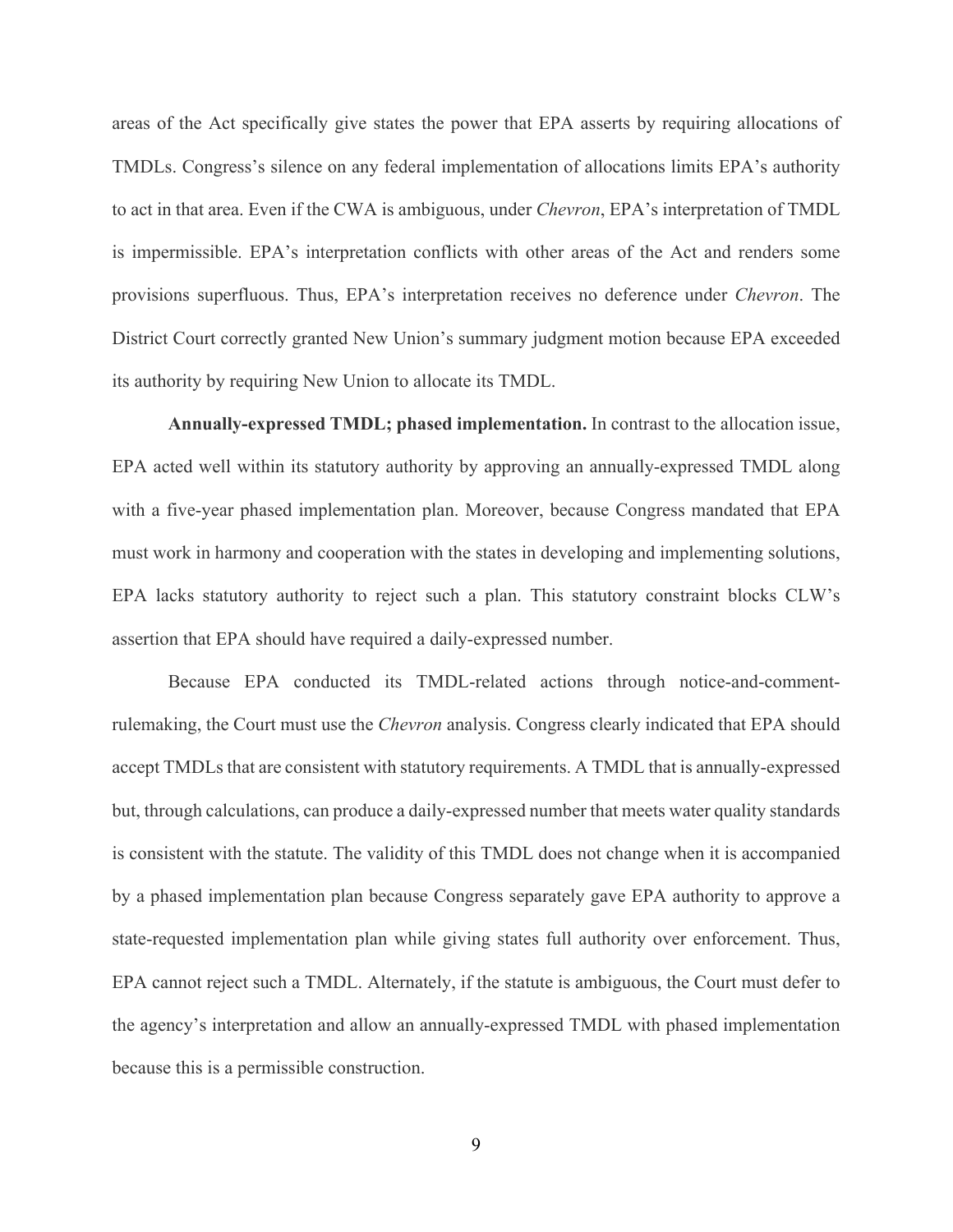**EPA adoption of credits.** EPA's adoption of the credits for Best Management Practices (BMPs) without the reasonable assurance standard was not arbitrary and capricious. The proponent arguing that an agency action is arbitrary and capricious must prove that the agency did not consider the relevant facts and that EPA made a clear error in judgment when making its decision. EPA correctly considered the relevant facts of the congressional intent and legislative history. Additionally, it correctly relied on these factors to make a reasonable decision. CLW's presentation of a non-binding guidance document does not meet CLW's burden of proof that the action was arbitrary and capricious. EPA also made the correct choice to adopt the credits without implementation requirements because EPA lacks the statutory authority to force the implementation of the BMPs. Thus, the district court correctly granted EPA's summary judgment motion because EPA's adoption of the credits was not arbitrary and capricious.

#### **STANDARD OF REVIEW**

An appellate court reviews de novo a district court's decision regarding summary judgment. *See, e.g., Weiner v. San Diego County*, 210 F.3d 1025, 1028 (9th Cir.2000). Here, parties ask the Court to review a grant of summary judgment. Thus, de novo review is appropriate.

When reviewing agency actions, the Administrative Procedure Act mandates that courts set aside actions found to be arbitrary and capricious or beyond statutory jurisdiction. 5 U.S.C. § 706. When reviewing agency action taken through notice-and-comment rulemaking, courts use the deferential *Chevron* test. *Chevron U.S.A., Inc. v. Natural Res. Def. Council, Inc.*, 467 U.S. 847, 842-43 (1984). If Congress has unambiguously addressed the precise issue at hand, a court must uphold Congress' clearly expressed intent. *Id.* at 842–43. If the statute is ambiguous, a court must uphold the agency's interpretation if the interpretation is a "permissible construction of the statute." *Id.*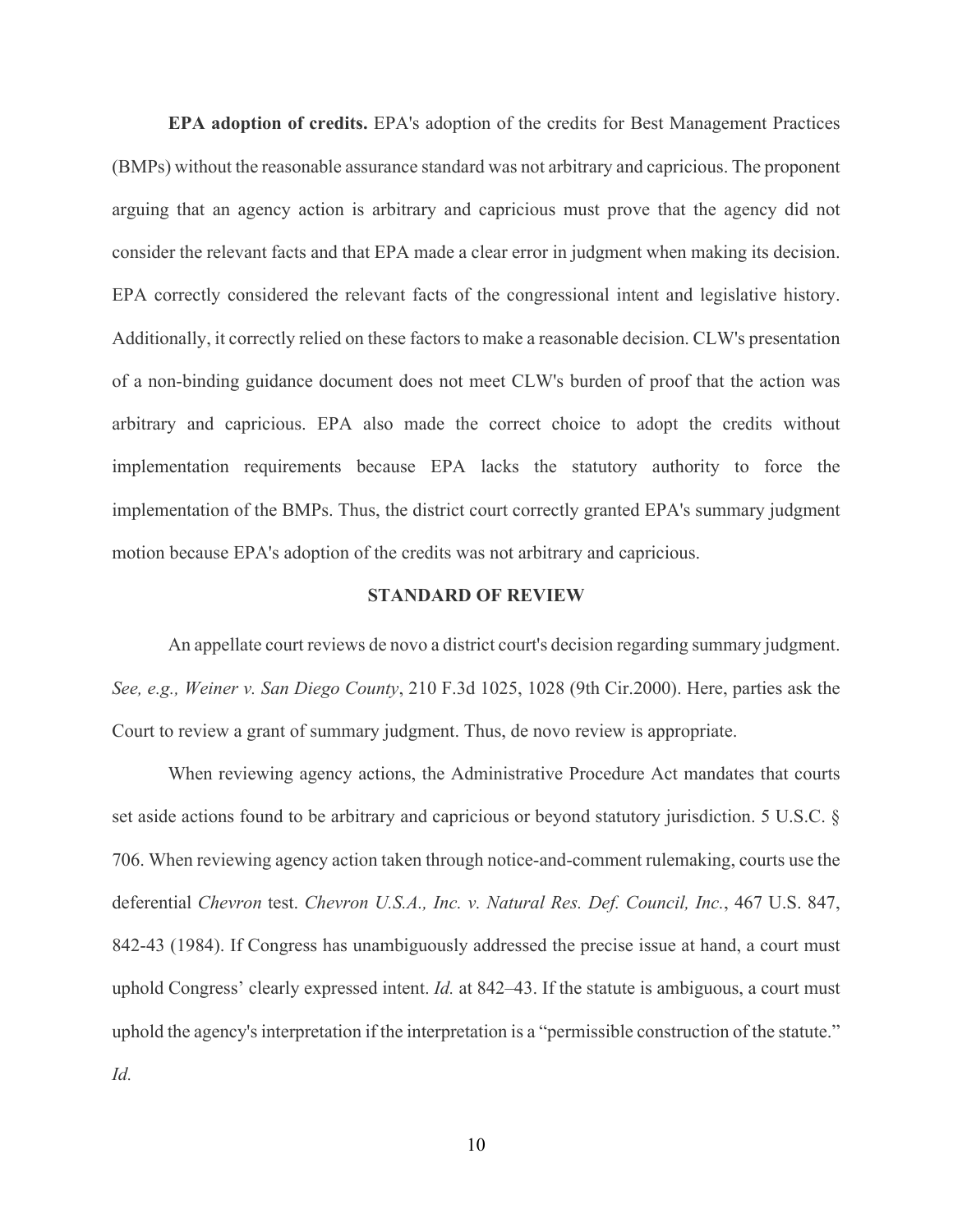#### **ARGUMENT**

# **I. New Unions and EPA's challenges against EPA's adoption of the New Union TMDL are ripe for review.**

The first issue the Court must evaluate is whether this case is ripe for review. The ripeness doctrine requires that an agency must first take all necessary steps for a final agency action to be reviewable by the courts. *See Abbott Laboratories v. Gardner*, 387 U.S. 136, 149 (1967). The Administrative Procedure Act (APA), in Title 5 of the U.S. Code, controls agency policy, procedure, and implementation. 5 U.S.C. § 551. Agencies receive a deferential standard of review from the courts. *Id*. There must be a statutory grant to allow the Court to review and set aside agency action. *Id.* APA § 704 is the statutory grant of review power and allows the court to review agency actions. *Id.* APA § 551 defines agency action as "the whole or a part of an agency rule, order, license, sanction, relief, or the equivalent or denial thereof, or failure to act…" 5 U.S.C § 551(13). Many courts have held that the approval of a TMDL constitutes sufficient agency action to review the proceedings. *See, e.g., Am. Farm Bureau Fed'n v United States EPA*, 792 F.3d 281, 293 (3d Cir. 2015).

The doctrine of ripeness requires two judicial considerations. First, the Court must determine that the action is fit for judicial review. Second, the Court must evaluate if there is possible prejudice if the court delays reviewing the challenge. *Abbott Laboratories*, 387 U.S. 149 (1967).

**A. The challenges are fit for review because they challenge an established implementation process.** 

First, the Total Maximum Daily Loads (TMDLs) challenges are fit for review because the agency took action with a concrete effect. The Court can best analyze this fact-intensive inquiry by understanding the surrounding cases. EPA cites *City of Arcadia* and *Bravos* to support its proposition that a TMDL is insufficient action for a court's review. Record at 12; *City of Arcadia v. U.S. EPA*, 265 F. Supp. 2d 1142, 1156-57 (N.D. Cal. 2003); *Bravos v. Green, 306 F. Supp. 2d*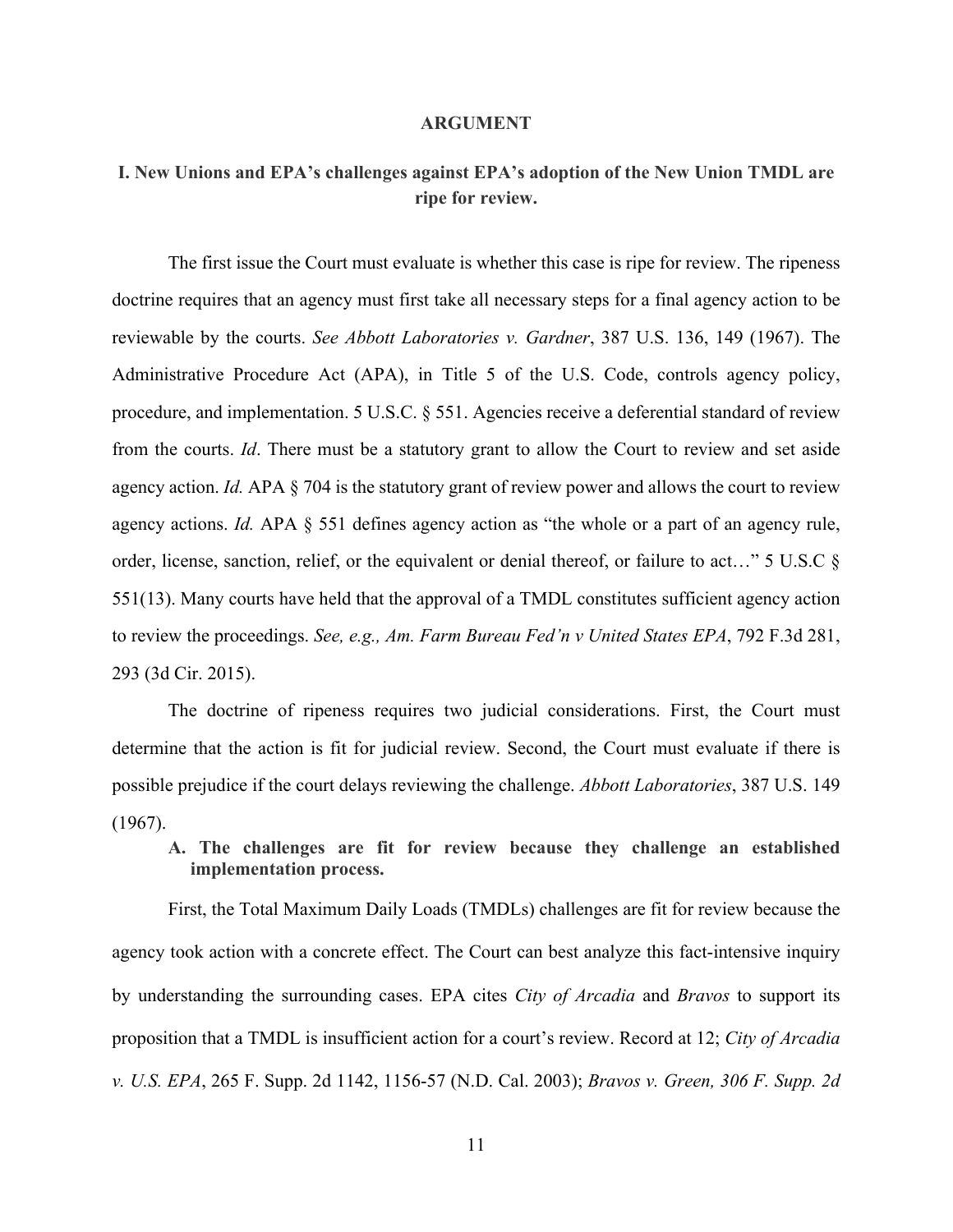*\*48, \*57-58* (D. D.C. 2004). The court can meaningfully differentiate these cases from the proper case precedent of *American Farm Bureau* and *City of Kennett*. *American Farm Bureau Federation v. U.S. EPA*, 792 F.3d 281 (3d Cir. 2015); *City of Kennett v. EPA*, 887 F.3d 424 (8th Cir. 2018).

The courts in both *City of Arcadia* and *Bravos* found that the TMDL was insufficient concrete action to make the question available for review by the courts. *City of Arcadia*, 265 F. Supp. at 1157; *Bravos*, 306 F. Supp. at 57-58*.* The decision of these courts appears to rely on the wording of the TMDL. *Id.* Both *Bravos* and *City of Arcadia* had a generalized TMDL with no exact plans for implementation. *Id.* The *City of Arcadia* included the provision "the TMDLs allow permittees to 'employ a variety of strategies" … and… 'are free to implement trash reduction in any manner they choose.'" *City of* Arcadia, 265 F. Supp. at 1148. With a TMDL as broad as the above cases, the court was correct to decide that there was no way the parties would experience a particularized and concrete harm. The way EPA and the state wanted to implement the TMDL was suspect at best.

Even so, *American Farm Bureau* and *City of Kennett* decided the ripeness issue correctly. The TMDLs in these cases were specific implementation plans already in place. The disputes in these cases centered on the implementation planning process. *American Farm Bureau*, 792 F.3d. at 294; *City of Kennett* 887 F.3d at 434. "Although the TMDL has yet to be incorporated into a state's continuing planning process and enforced against any individual plaintiff, members of the trade associations will have reason to limit their discharge of pollutants in anticipation of the TMDL's implementation." *American Farm Bureau*, 792 F.3d. at 294. The TMDL here was not broad like the TMDLs in the cases EPA relied on. *Id.*; *City of Kennett* 887 F.3d at 434. This fact reconciles all four cases and provides a precise analysis of our current case.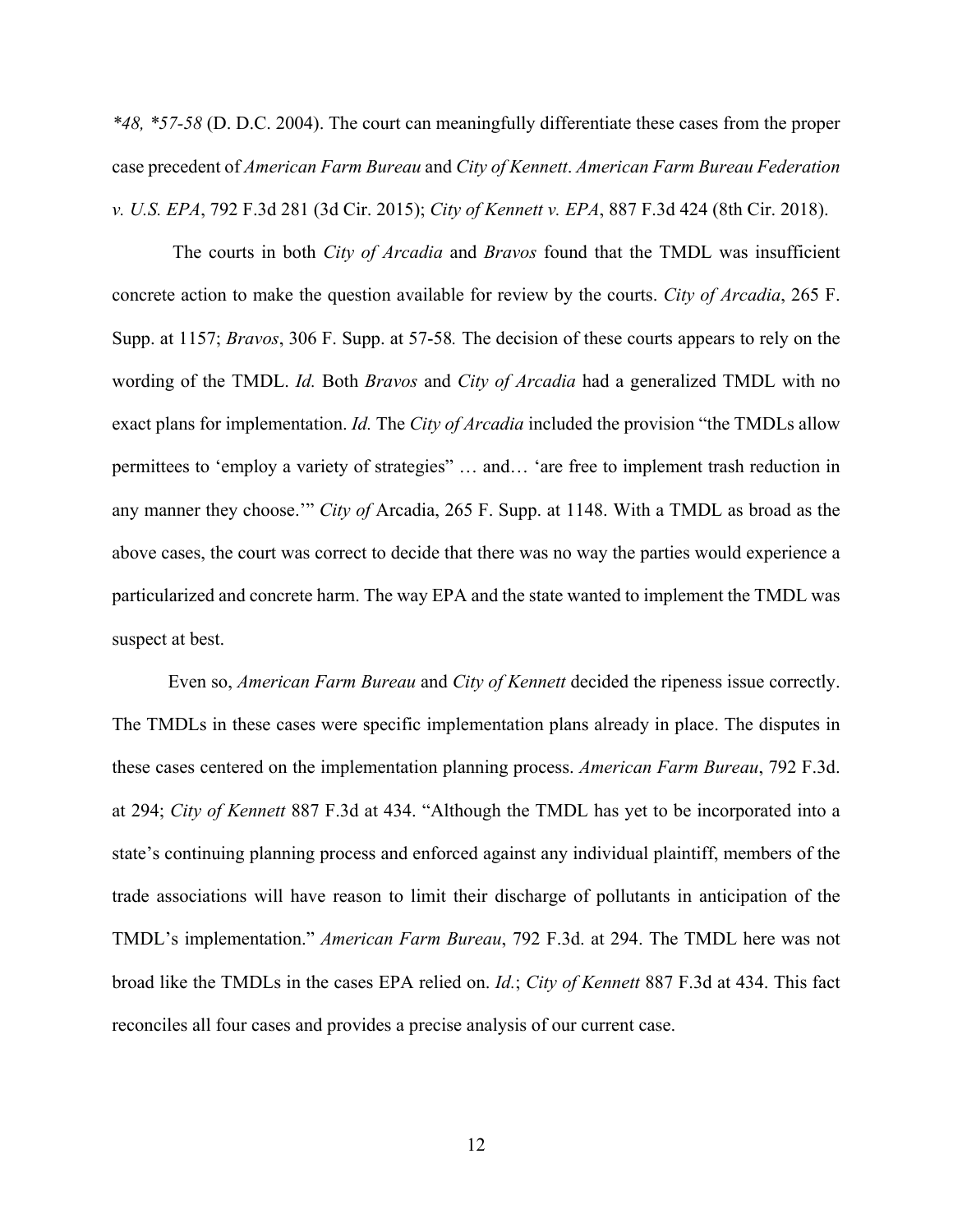This matter resembles *American Farm Bureau* and *City of Kennett* because EPA already adopted specific implementation procedures. R. at 10. Here, EPA adopted the TMDL with specific procedures that the state had already established. R. at 10. This case is unlike the cases in which lack of an implementation plan barred review. Thus, this case is fit for review under the City of Kennett and the American Farm Bureau framework. *American Farm Bureau*, 792 F.3d. at 294; *City of Kennett* 887 F.3d at 434.

**B. Judicial delay in considering these challenges would cause prejudice to the parties**.

The analysis of whether a decision would prejudice a party requires the court to consider adverse effects the parties would prematurely endure if the court later set aside the action. *See City of Kennett* 887 F.3d at 431. The courts in *American Farm Bureau* and *City of Kennett* held that the particularized TMDLs were sufficient to prejudice the parties if the court did not rule on them. *American Farm Bureau*, 792 F.3d. at 294; *City of Kennett* 887 F.3d at 434. The courts viewed the need for the state to begin monetary planning for the TMDLs as prejudicial. *Id.* As the court in *American Farm Bureau* noted, "If there is something wrong with the TMDL, better to know now." *American Farm Bureau*, 792 F.3d. at 294.

In the current case, EPA's adoption would require New Union to expend money to implement the TMDL. The *American Farm Bureau* and *City of Kennett* provide a clear precedent that forcing a party to expend money in planning stages is sufficient action to prejudice the parties. *Id.* Thus, this case is ripe because it is fit for judicial review, and a delay in review would cause prejudice. The court is free to consider the subsequent issues when it has ripeness.

# **II. EPA exceeded its authority by requiring New Union's TMDL to allocate between WLAs and LAs.**

This case is about whether EPA may make local decisions on a state's behalf. These decisions may be as broad as what lands a state may use for farming or as intimate as how much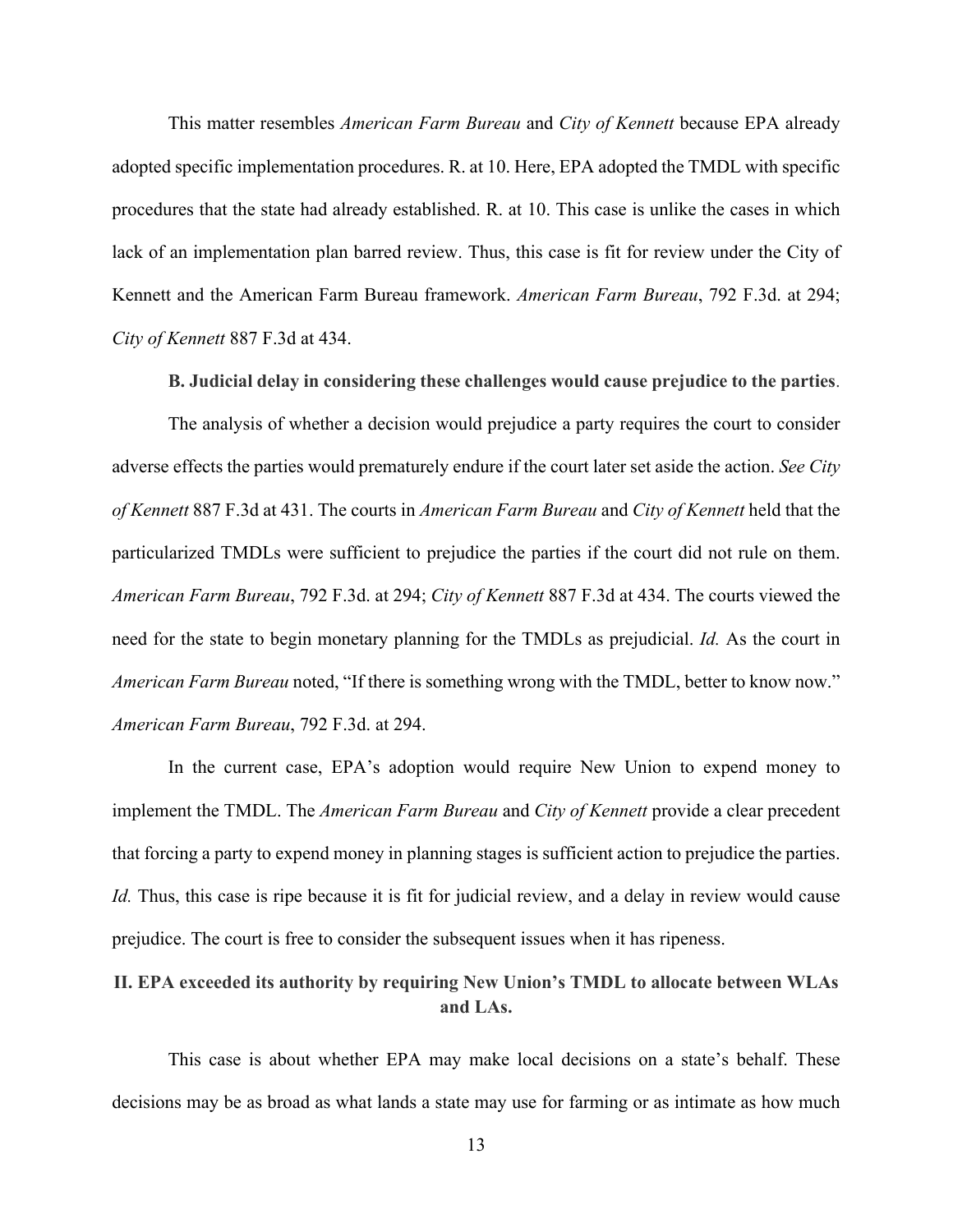discharge from septic systems reaches state waters. By seizing power to allocate a state's TMDL among WLAs and LAs, EPA exceeded its authority under the statute. 40 C.F.R. § 130.2(i). This Court should uphold the District Court's order because EPA's interpretation of TMDL does not withstand *Chevron* scrutiny.

The Court should use the *Chevron* analysis to resolve this dispute. Courts apply the *Chevron* framework when an agency allegedly acted beyond its authority in promulgating a rule that interprets a statute. *WildEarth Guardians v. U.S. Fish and Wildlife Service*, 784 F.3d 677, 683 (10th Cir. 2015). Congress delegated gap-filling authority to EPA because it granted EPA rulemaking authority and displayed congressional intent within the statute. *See* CWA § 303; 33 U.S.C. § 1313; *United States v. Mead Corp.*, 533 U.S. 218, 229 (2001). Under these facts, the *Chevron* doctrine is the correct framework to resolve this dispute.

This Court should vacate EPA's definition of "Total maximum daily load" in 40 C.F.R. § 120.2(i) for three reasons. First, New Union may challenge EPA's regulation as applied. Second, Congress conveyed a clear intent that a TMDL only requires a number. Alternatively, and addressed third, EPA's interpretation of TMDL is impermissible because it destroys the harmony of § 303(d) of the CWA with the rest of the statute.

# **A. New Union may challenge EPA's interpretation of "Total maximum daily load" as applied.**

New Union is not barred from challenging the statutory authority of 40 C.F.R. § 130.2(i) because it may challenge the action as applied. Title 28 U.S.C. § 2401(a) bars every civil action against the United States unless brought within six years of accrual. This section also governs challenges of administrative actions. *Wind River Mining Corp. v. United States*, 946 F.2d 710, 712 (9th Cir. 1991). A party may challenge an administrative decision by showing some direct, final agency action involving the plaintiff within six years of the date of filing. *Dunn-McCampbell*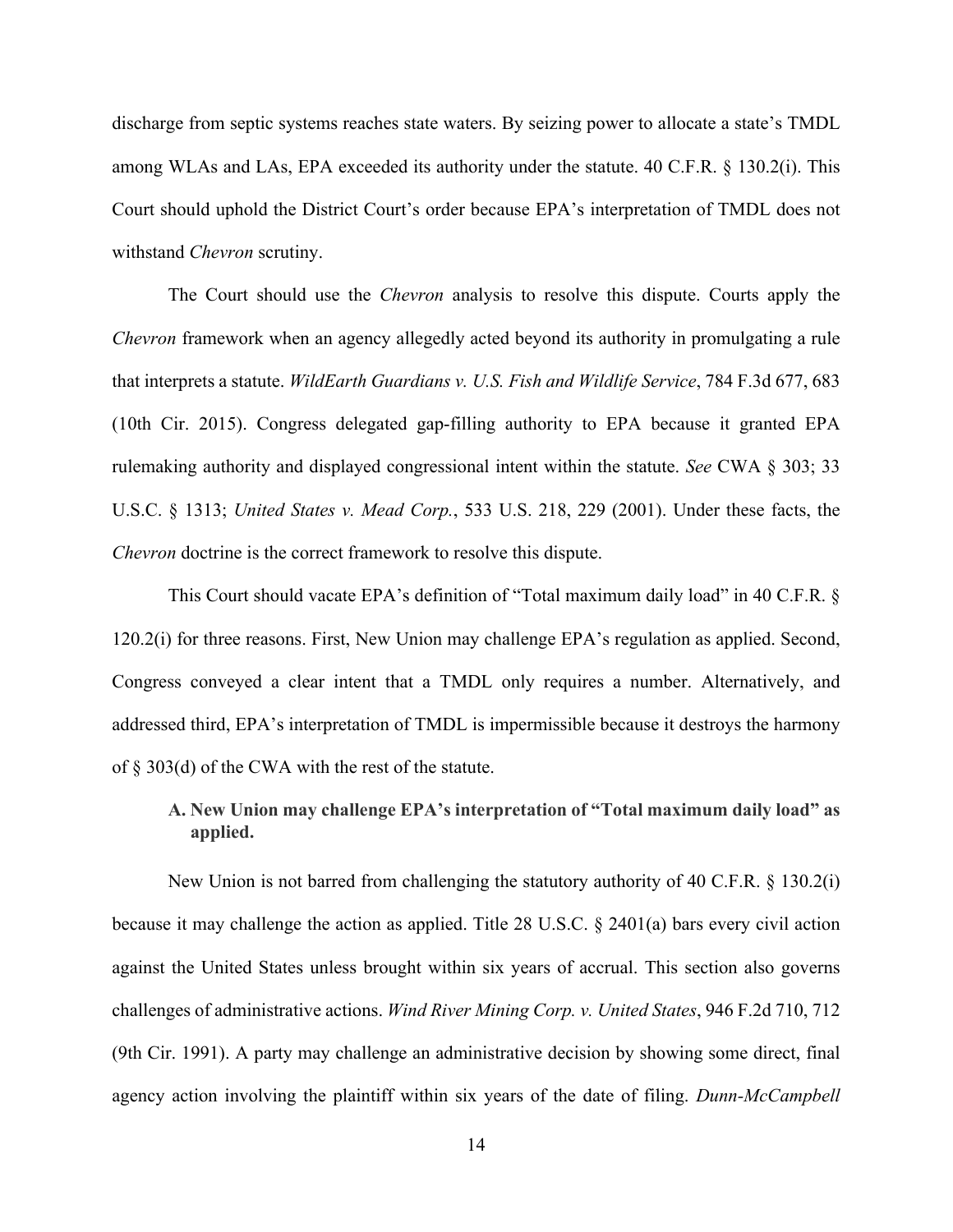*Royalty Int. v. Nat'l Park Serv.*, 112 F.3d 1283, 1287 (5th Cir. 1997). EPA rejected New Union's proposed TMDL in July 2018—less than two years before New Union started this action on January 14, 2020. R. at 10. New Union may challenge EPA's interpretation of TMDL in 40 C.F.R.  $§$  130.2(i).

### **B. EPA's interpretation of TMDL receives no deference because Congress displayed a clear intent that a state's TMDL does not require allocation.**

EPA's interpretation of TMDL cannot survive the first step of the *Chevron* framework. *See Chevron, U.S.A, Inc. v. NRDC, Inc.*, 467 U.S. 837 (1984). Under *Chevron*, courts and agencies must give effect to Congress's unambiguously expressed intent. *Id*. at 842-843. Courts proceed to the second prong of *Chevron* only if they find an ambiguity. *Id*. at 843. Here, congressional intent is clear that TMDLs do not require allocations for two reasons. First, the plain meaning of the statute only requires states to express TMDLs as a number. Second, the context of the statute shows congressional intent to leave pollution reduction planning with the states.

### **1. The plain meaning of 33 U.S.C. § 1313(d) only requires a state to express a TMDL as a number.**

Congress expressed an unambiguous intent that TMDLs require only a number. When construing statutes, courts begin by giving effect to Congress's plain meaning and unambiguously expressed intent. *Sebelius v. Cloer*, 133 S. Ct. 1886, 1893 (2013). The text of 33 U.S.C. § 1313(d) does not define TMDL or require states to allocate TMDLs between point and nonpoint sources. In fact, the language only requires states to establish TMDLs at a *level* necessary to implement applicable water quality standards. 33 U.S.C. § 1313(d)(1)(C). Merriam-Webster's dictionary defines "level" as "an amount of something." *Level Definition & Meaning*, Merriam-Webster, https://www.merriam-webster.com/dictionary/level (Last visited Nov. 21, 2021). Thus, the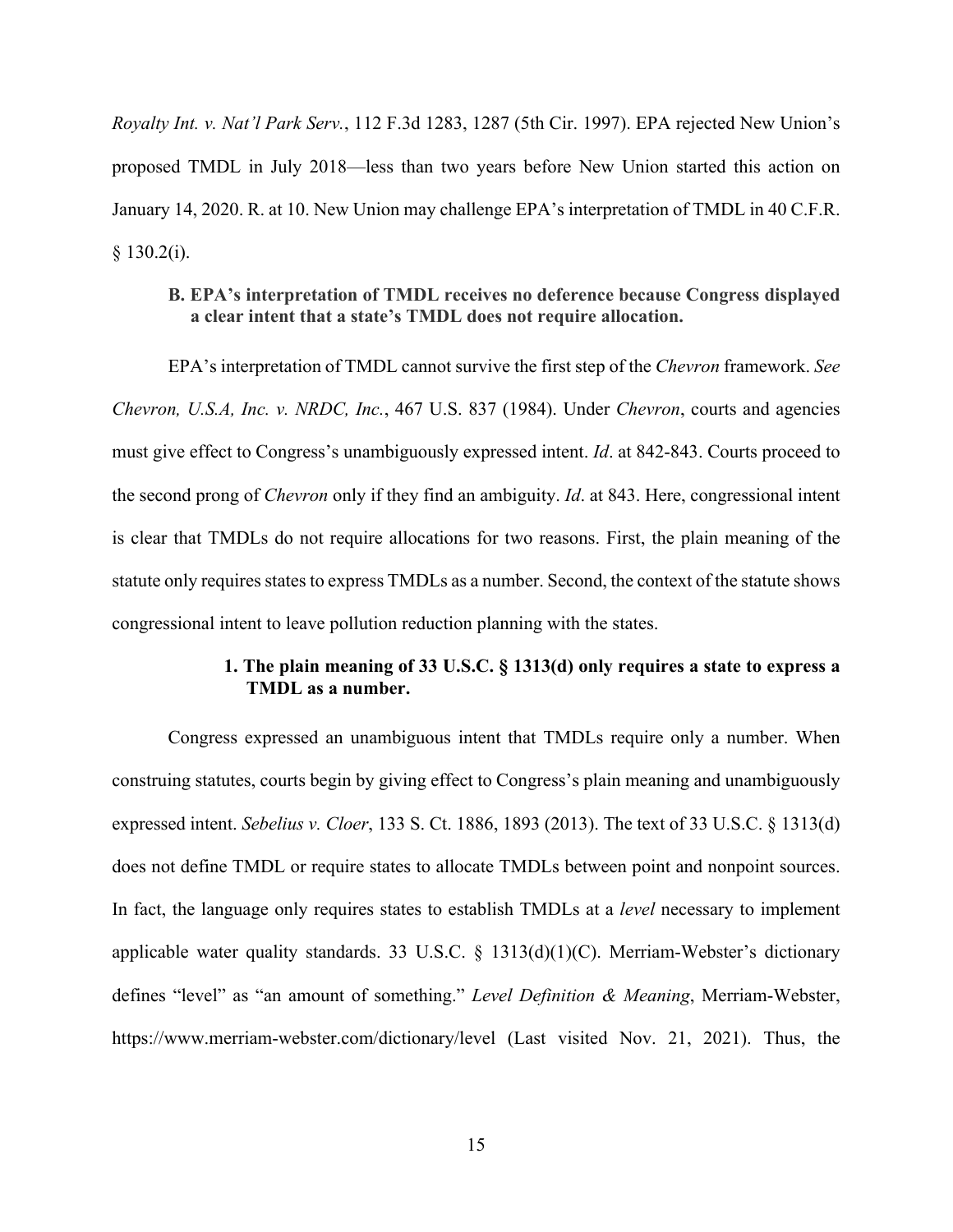statute's meaning is plain that states should express the TMDL as an amount of something—the total daily maximum.

Despite EPA's authority to set a set a state's TMDL, EPA may not require a TMDL as anything beyond a level. 33 U.S.C. § 1313(d)(2); *see NLRB v. New Vista Nursing & Rehab.*, 719 F.3d 203, 211 (3d Cir. 2013) ("An administrative agency may exercise only the powers granted by the statute reposing power in it."). New Union's TMDL was a 120 metric ton annual maximum with no allocations. R. at 10. New Union's TMDL satisfies the statute because it is at a level necessary to implement applicable water quality standards. Thus, a TMDL expressed as a number before allocation is sufficient under the statute.

This interpretation gives effect to the entire phrase "total maximum daily load." When interpreting a statute, courts assume that Congress intended each word to have a meaningful effect and will, if possible, construe the statute so that every word and phrase has a purpose. *Advocate Health Care Network v. Stapleton*, 137 S. Ct. 1652 (2017). The court in *American Farm Bureau* erroneously thought the statute required more than a number by conflating the terms "total" and "maximum." *American Farm Bureau*, 792 F.3d at 297. The court there misconstrued reporting a TMDL as a level as analogous to a restaurant receipt, where the total is the sum of every charge on the receipt. *Id*. In doing so, the court treated "total" and "maximum" the same, failing to give each word a meaningful effect.

A TMDL is more analogous to a total maximum daily number of hours driven by a truck driver. Suppose a truck driver may only drive a maximum of 12 hours a day to make sure that she stays alert and focused. When establishing this level, the trucking company does not allocate the driver's total maximum hours among different deliveries or routes or rest breaks. Instead, the "total" level puts the driver on notice of how much time she may drive that day. The driver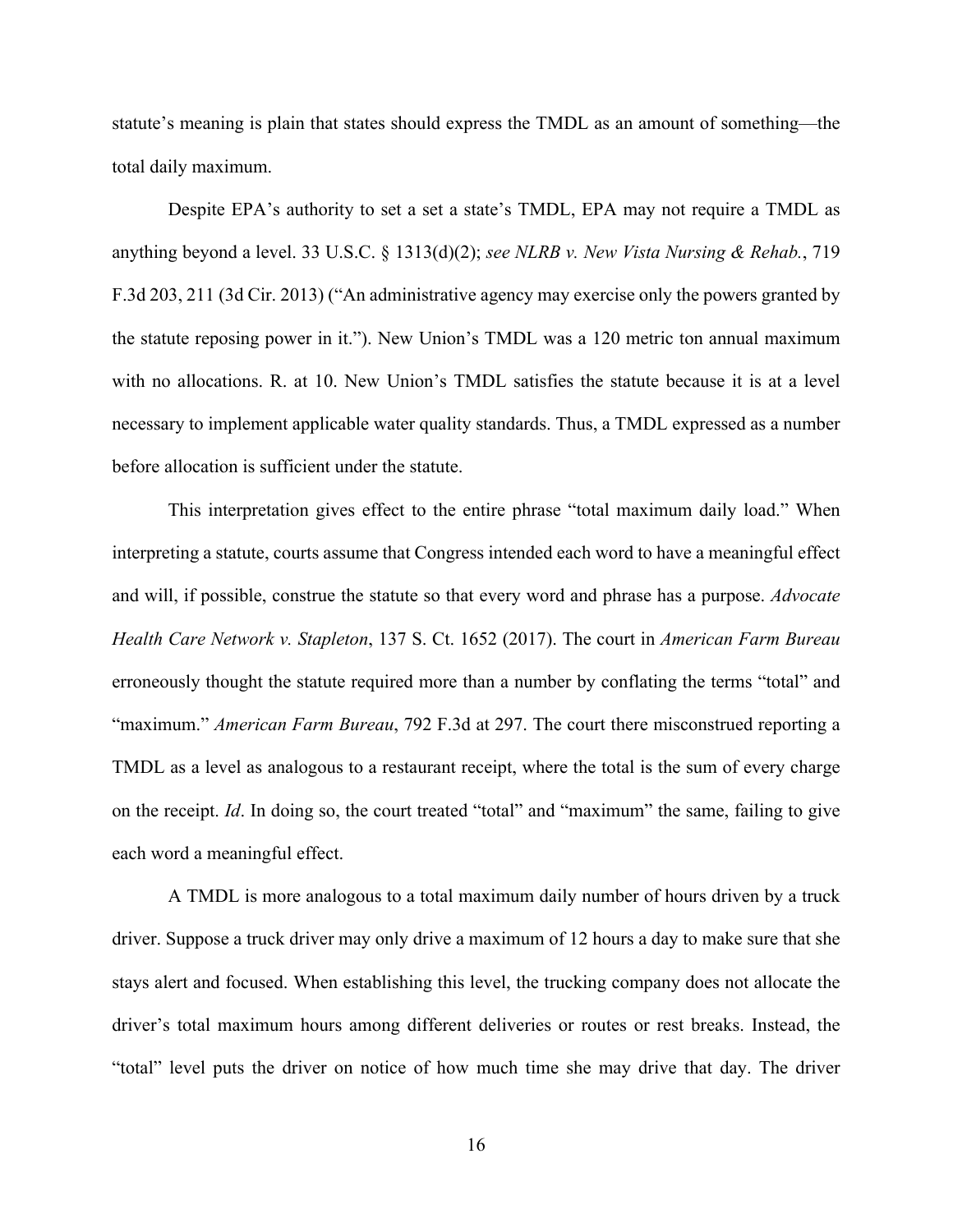allocates her time herself and then provides her employer with a timesheet. If the employer has a problem with the timesheet, the employer does not take control of the driver's schedule. Similarly, a TMDL puts the state on notice of how much of a pollutant can enter a specified body of water. The state allocates the TMDL itself as part of its pollution planning process and then provides it to EPA for approval, but not manipulation. *See* 33 U.S.C. § 1313(e). The TMDL represents the total number of pollutants allowed before allocating it among sources. This reading gives a different effect to each component of the phrase "total maximum daily load."

## **2. Congress intended to leave pollution control planning processes with the states.**

Congress intended to let the states make plans to address pollution control. Congress passed the CWA to recognize, preserve, and protect states' rights to reduce pollution. 33 U.S.C. § 1251(b). EPA's interpretation of TMDL violates this intent for two reasons. First, the Act specifically assigns planning for all source allocation to the states. *Id*. §§ 1313(e), 1329(d)(2). Second, the CWA's silence on any federal allocation provision limits EPA's authority to act in that area.

### **a. Other sections of the Act show that Congress intended to leave pollution control planning processes with the states.**

The statute as a whole gives pollution control to the states. Together with the statutory language, courts look to the design, object, and policy of a statute to determine its meaning. *See, e.g., Husted v. A. Philip Randolph Institute*, 138 S. Ct. 1833 (2018). Nothing in the legislative history suggests that Congress intended to let EPA address nonpoint source pollution by establishing allocation of sources in TMDLs. Reply Brief of Plaintiff-Appellant at 29, American Farm Bureau Federation v. U.S. E.P.A., No. 13-4079 (3rd Cir. Aug. 24, 2013), 2014 WL 4275785. Furthermore, in 1987, Congress directed states to create programs to manage nonpoint source pollution. 33 U.S.C. § 1329(b)(1). Section 319 allows EPA to approve or disapprove of, but not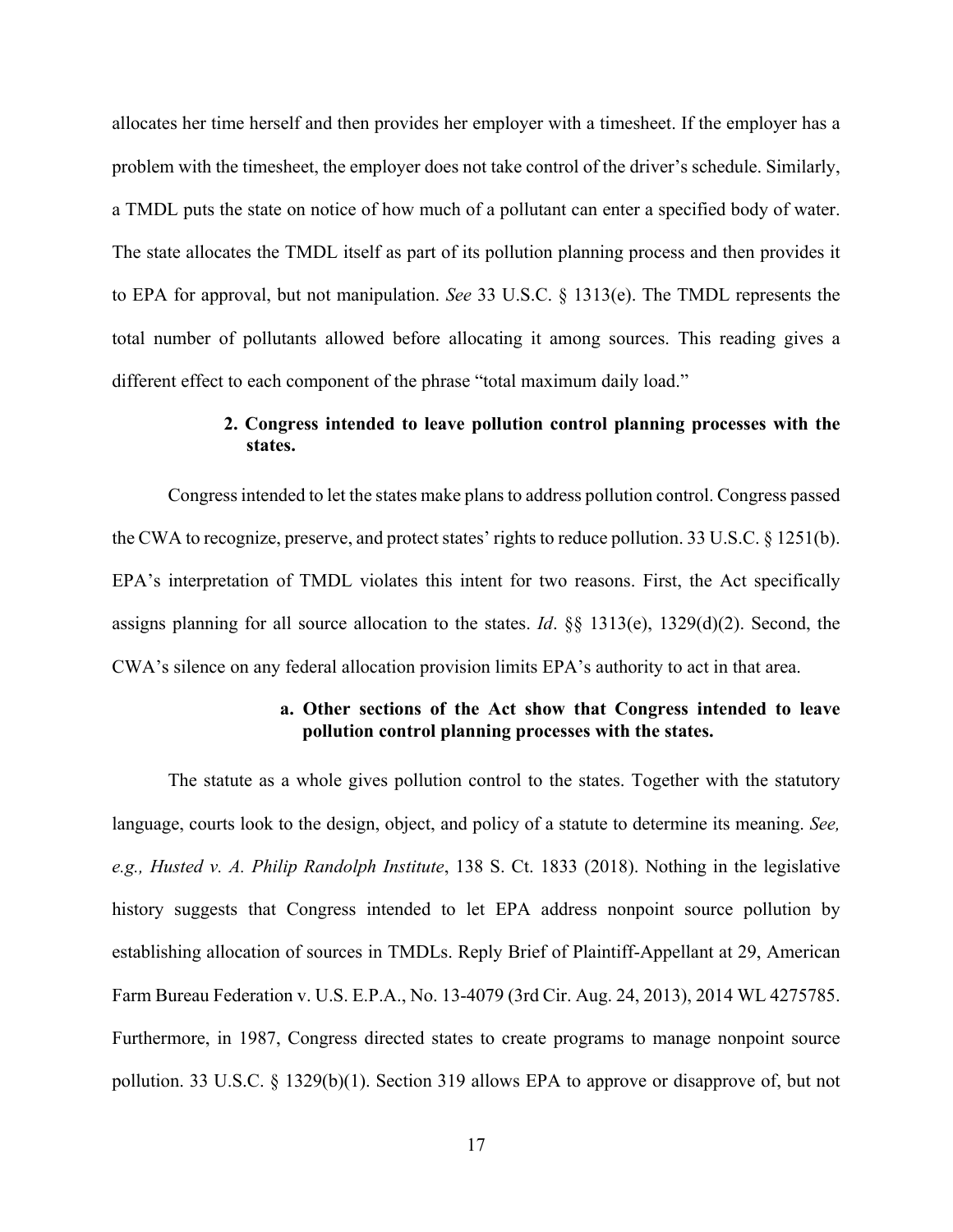manipulate, states' proposed management programs of nonpoint source pollution. *Id*. § 1329(d)(2). The statute allows states to manage their nonpoint source pollution under  $\S 319$  free from EPA manipulation, and EPA may only alter the "level" of a TMDL under § 303. *Id*. §§ 1329(b)(1), 1313(d). Congress did not give EPA authority to allocate states' TMDLs nonpoint sources under  $\S 303(d)$ . Instead, Congress gave states the authority to manage nonpoint source pollution planning.

Congress also gave states control over point source planning processes. Under  $\S 303(e)$ , states control their pollution reduction planning processes. *Id*. § 1313(e). Section 303(d) of the CWA merely provides for the identification of certain waters, establishment of the TMDL for those waters, and submission of the TMDL to EPA. *Id*. § 1313(d). But § 303(e) contains language addressing implementation, including TMDLs and schedules of compliance for water quality standards. *Id*. § 1313(e). These plans are subject to EPA approval but not EPA manipulation. *Id*. Congress did not intend to use § 303(d) to give EPA authority over point source planning beyond the scope of  $\S$  303(e). Instead, Congress gave states control over their point source planning processes.

#### **b. The statute is silent on any EPA authority to allocate.**

The statute's silence precludes EPA's allocation requirements. The CWA's failure to prohibit allocation of a TMDL does not create an ambiguity. *See Ethyl Corp. v. EPA*, 51 F.3d 1053, 1060 (D.C. Cir. 1995) (emphasis in original) ("To suggest...that *Chevron* step two is implicated any time a statute does not expressly negate the existence of a claimed administrative power...is both flatly unfaithful to the principles of administrative law... and refuted by precedent."). Congress even stated that nothing in the CWA affects any rights of the states over their waters unless it does so expressly. 33 U.S.C. § 1370. Since allocation requirements necessarily affect the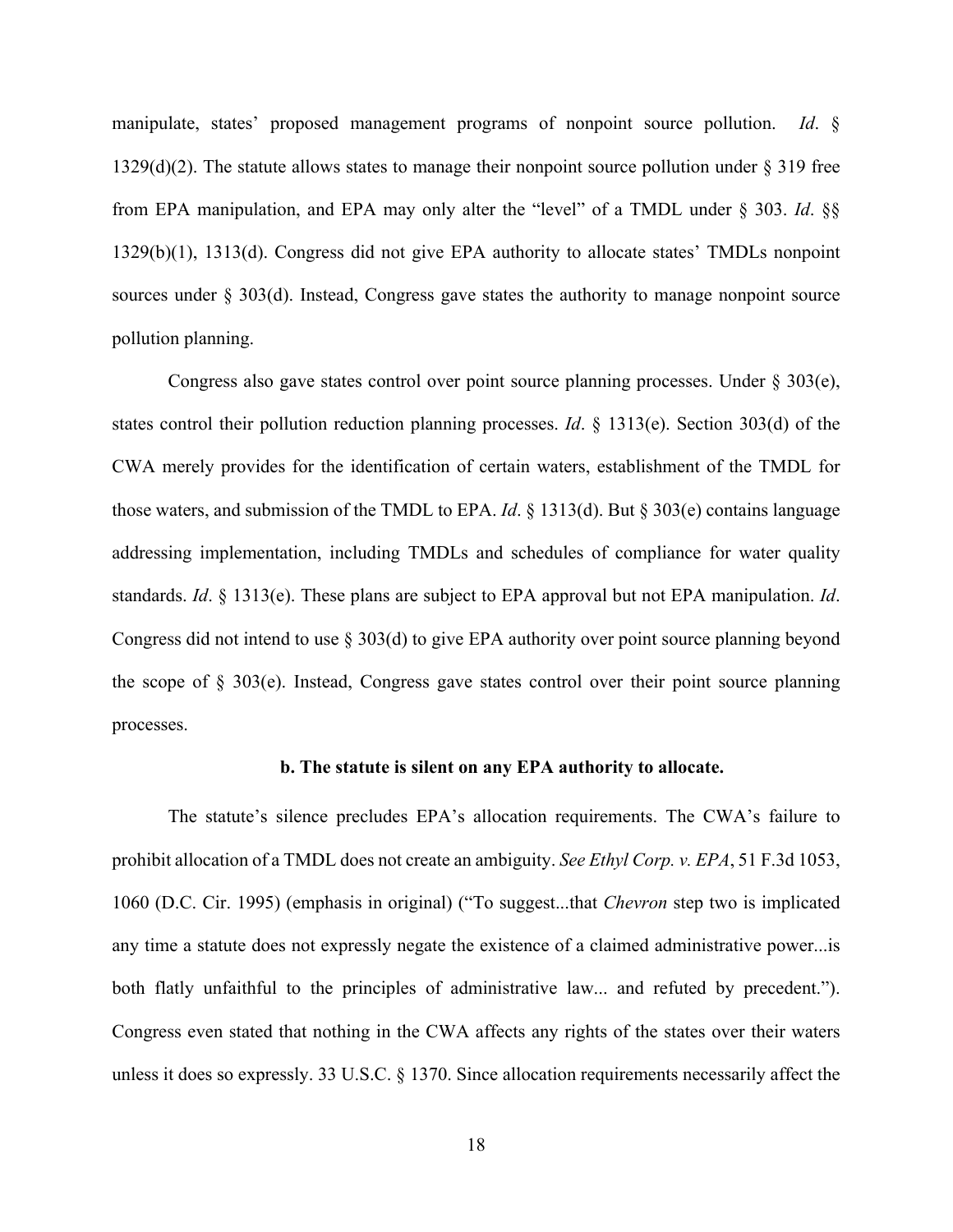rights of the states over their waters, and Congress did not expressly provide EPA with the authority, TMDLs do not require allocation.

Rather, when compared with the 1970 Clean Air Act (CAA), the CWA affirms Congress's clear intention to leave pollution reduction to the states. When Congress speaks on an issue in one Act but is silent on the same point in another Act, a court must presume that Congress's silence is intentional. *Envtl. Integrity Project v. U.S. E.P.A.*, 969 F.3d 529, 541 (5th Cir. 2020). The CAA specifically provided for a federal implementation plan under certain conditions. 42 U.S.C. §  $7410(c)(1)$ . The CWA passed only two years later, is silent on EPA's authority to create an implementation plan. *Cf.* 33 U.S.C. §§ 1251(b), 1370. Statutory silence, viewed in context, is best interpreted as limiting agency discretion. *Entergy Corp. v. Riverkeeper, Inc.*, 556 U.S. 208, 223 (2009) (emphasis added). Since nothing suggests a contrary intent, Congress's silence on federal implementation plans is intentional. Congress did not intend to permit allocation requirements.

To summarize, Congress required states to express their TMDL as a number only. The CWA does not authorize EPA "allocations," but only a total load expressed at a "level." The Act also gives strong deference to state planning processes. The Act's silence on allocations also limits EPA's ability to require allocations. Thus, EPA's interpretation does not withstand step one of the *Chevron* framework because congressional intent on the matter is unambiguous. Alternatively, EPA's interpretation of TMDL is impermissible.

### **C. EPA's interpretation of "Total maximum daily load" impermissibly destroys the harmony of the act.**

Even assuming the statute is ambiguous, EPA's interpretation of TMDL is an impermissible construction of the CWA. If a statute is ambiguous on a specific issue, courts consider whether the agency's answer is based on a permissible construction of the statute under step two of the *Chevron* analysis. *Chevron*, 467 U.S. at 843 (1984). Courts uphold agency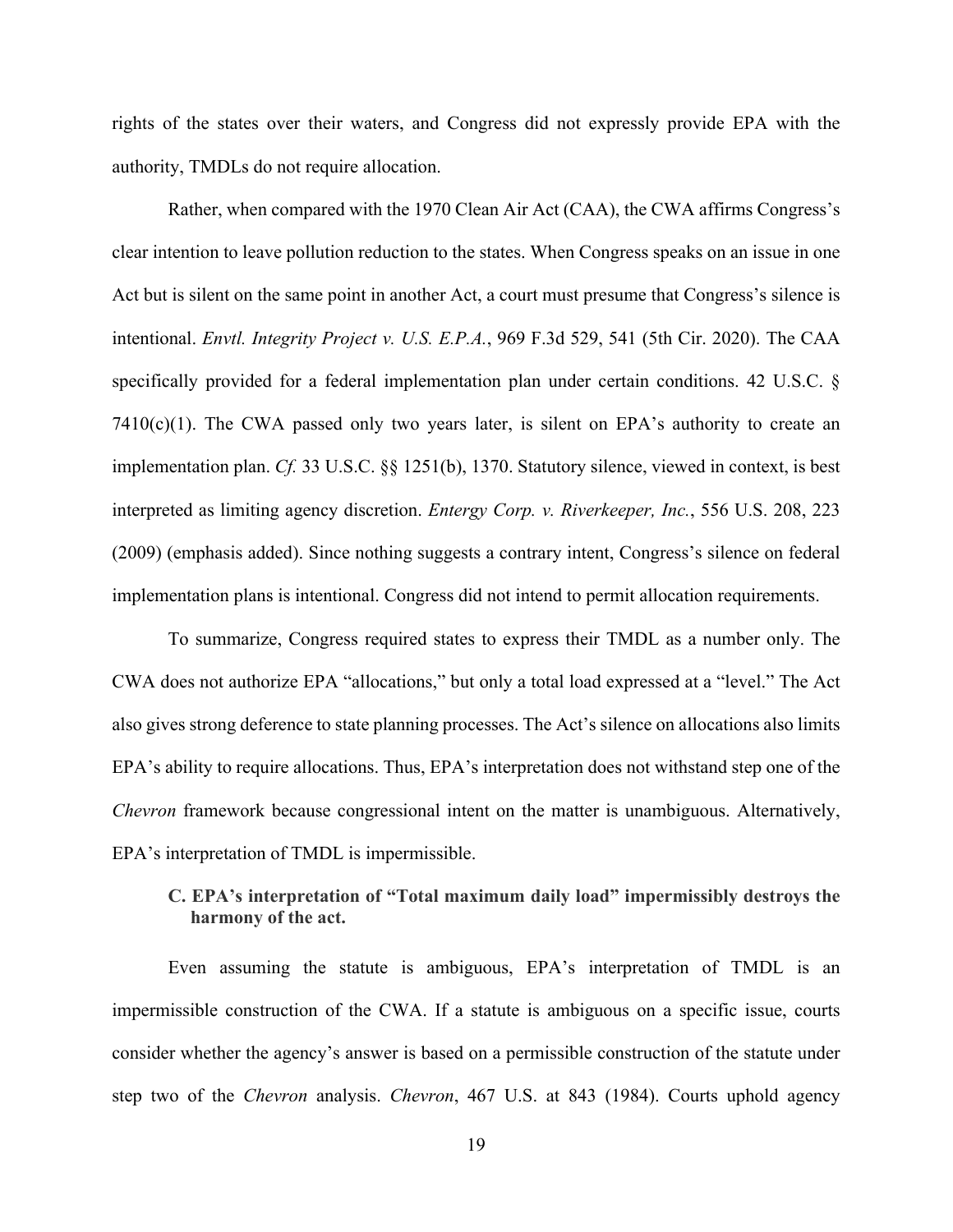interpretations that are permissible regardless of other possible constructions. *FEC v. Democratic Senatorial Campaign Committee*, 454 U.S. 27, 39 (1978).

But EPA's interpretation is not permissible because it would destroy the harmony of the act. Courts read apparently conflicting statutes to give effect to each by preserving their sense and purpose. *See, e.g., U.S. v. Santos*, 553 U.S. 507 (2008). EPA's interpretation nullifies the effect of the Clean Water Act by deciding how a state values its various state activities contributing to point sources and nonpoint sources. But § 303 enhanced EPA's role in water pollution as it relates to point sources only. *See* House Debate on H.R. 11896 (Mar. 27, 1972). (Rep. Dorn), reprinted in 1 Legislative History of the Water Pollution Control Act Amendments of 1972, at 343, 466 (1973) ("The heart of the bill is the new focus on point source limitations."). And Congress addressed nonpoint source pollution control fifteen years later with § 319. Section-by-Section Analysis of the Water Quality Act of 1987, reprinted in 1987 U.S.C.C.A.N. 5, 30; 33 U.S.C. § 1329(d)(2). EPA's interpretation fails to give effect to each provision of the statute because allowing EPA allocation (1) grants EPA authority over implementing TMDLs that  $\S 303(e)$  leaves to the states and (2) renders § 319 superfluous.

#### **1. EPA's interpretation of TMDL expands EPA's authority relating to state planning processes beyond what the Act permits.**

EPA's interpretation of TMDL seizes the authority that the Act gives to the states. A court's construction of a statute must, as much as possible, ensure that the statutory scheme is coherent and consistent. *Ali v. Federal Board of Prisons*, 552 U.S. 214, 222 (2008). Under § 303(e), states incorporate their approved TMDL as part of their planning processes, including schedules of compliance for water quality standards. CWA § 303, 33 U.S.C. § 1313(e). If EPA could allocate TMDLs on a state's behalf, it would undermine the state's power to control its planning processes.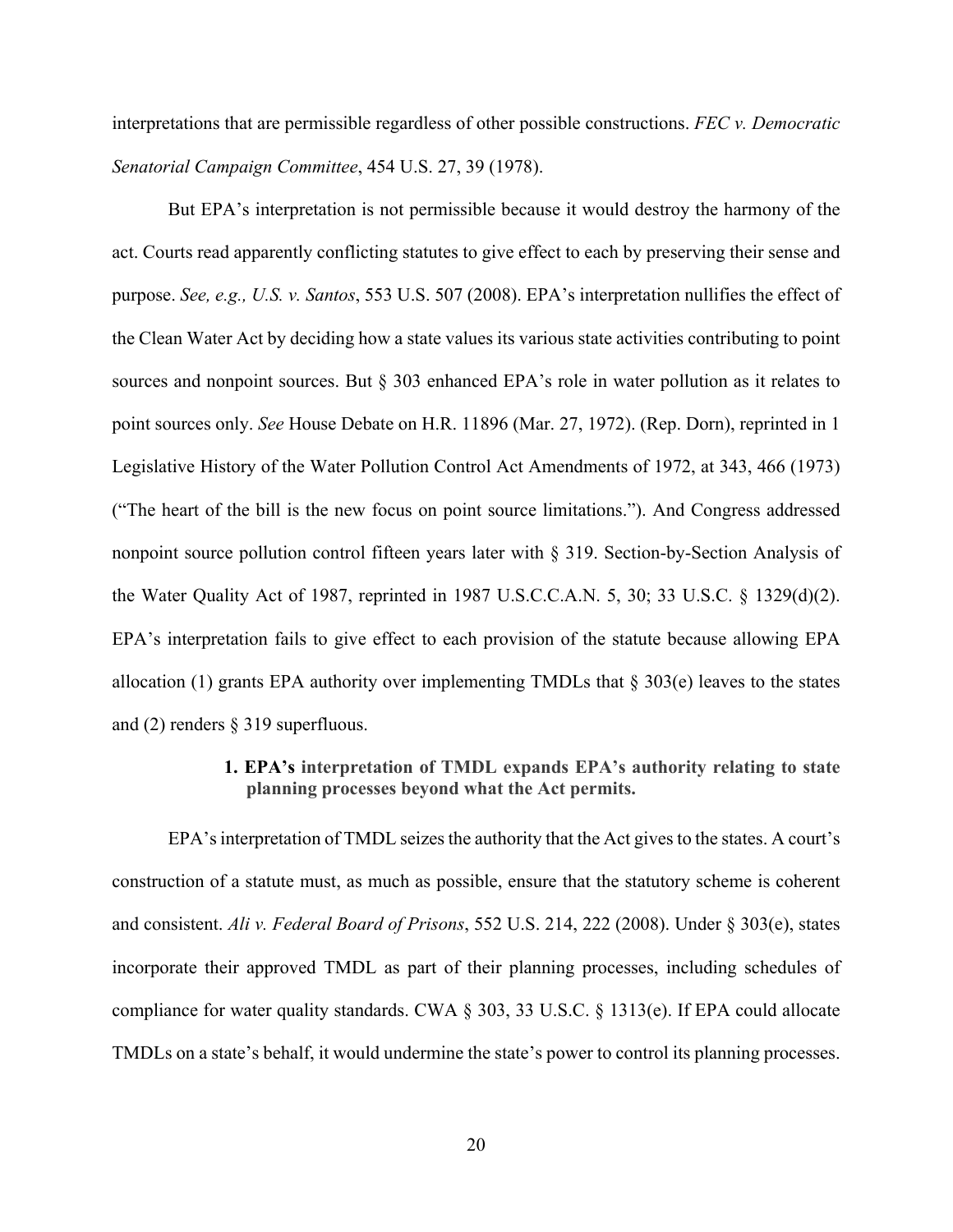EPA's regulation requiring allocation of a TMDL among WLAs and LAs is incoherent and inconsistent with the state's authority under  $\S 303(e)$ .

Rather, EPA's authority to approve state planning processes falls under  $\S 303(e)$ , which gives EPA much less authority to remedy a state's action than § 303(d). Under § 303(e), EPA has no authority to change a state plan that it disapproves of. *Id*. However, under § 303(d)(2), if EPA disapproves of a load, it may simply establish such loads as it considers necessary to implement the water quality standards. *Id*. § 1313(d)(2). EPA's interpretation of TMDL expands its authority beyond what the statute provides and puts undue influence on state planning processes.

### **2. EPA's interpretation of TMDL requiring allocation renders § 319 superfluous.**

If § 303(d) required that states allocate TMDLs, then § 319 is superfluous and crippled in effect. Courts are deeply reluctant to interpret a statutory provision to render superfluous other provisions in the same enactment. *Rubin v. Islamic Republic of Iran*, 138 S. Ct. 816, 824 (2018). Section 319 specifically reserved for the states all power to limit nonpoint sources. 33 U.S.C. §§ 1329(a)(1), 1329(b)(2). Under EPA's approach, states would be unable to exercise their rights under § 319 because EPA already allocated the state's nonpoint sources.

EPA's interpretation of TMDLs destroys the harmony of the act by usurping state authority under § 303(e) and rendering § 319 superfluous. EPA's interpretation of TMDL is impermissible.

# **III. EPA did not violate the Clean Water Act by accepting or proposing regulations allowing an annually-expressed TMDL with a phased implementation plan.**

CLW challenges the validity of any TMDL that is annualized or that includes a phased implementation plan. R. at 11. CLW claims that such a TMDL violates Congress' expressed intent in the CWA. R. at 11. However, the statute clearly does not allow EPA to reject an annually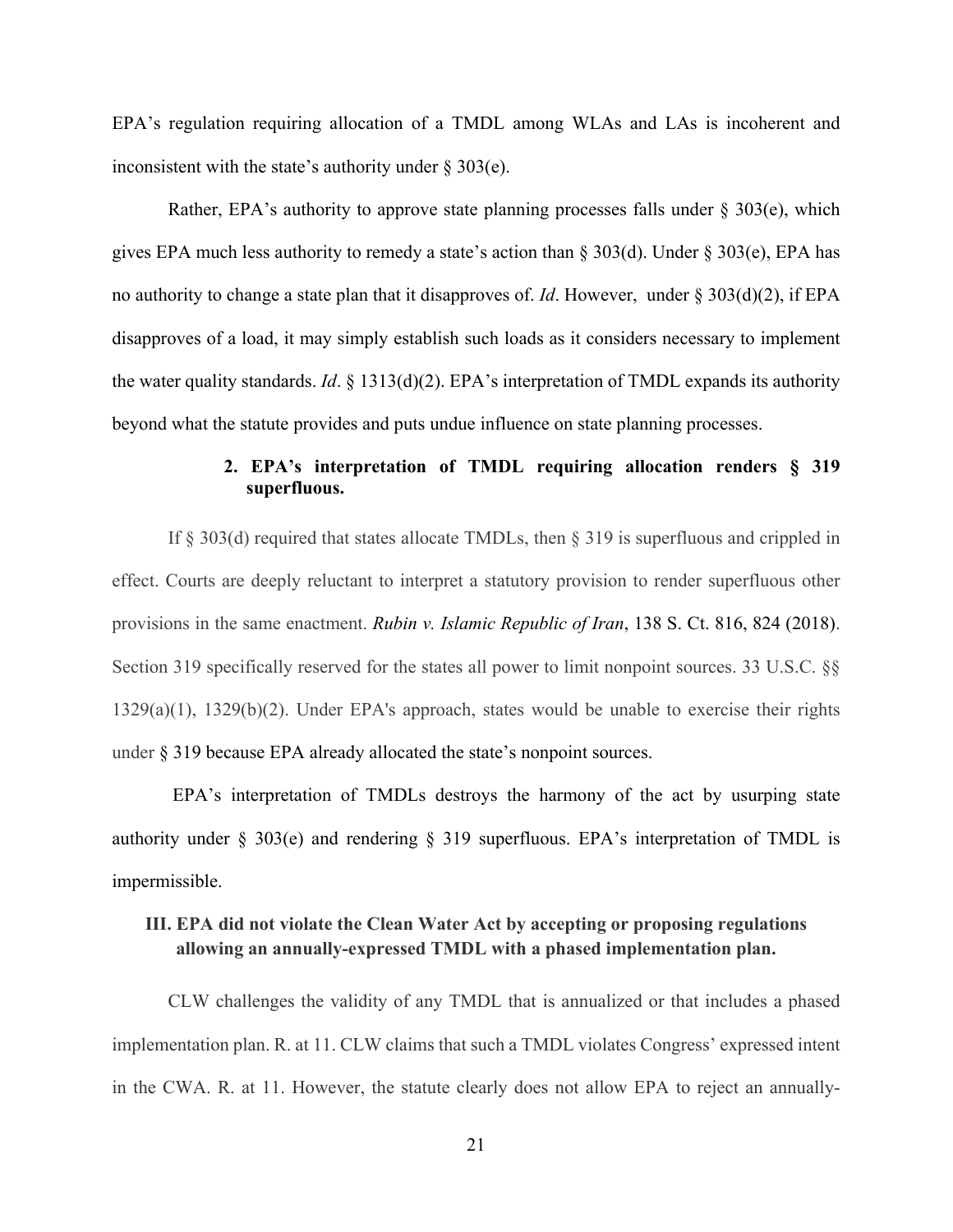expressed TMDL that can provide a daily number through calculations accompanied by an implementation plan.

EPA's approach in interpreting this issue is irreconcilable with its approach in requiring an allocated load. In rejecting a TMDL that did not allocate point and nonpoint sources, EPA stepped outside of the Congressional mandate and wrongly required more than the statute did. In contrast, by interpreting TMDL as an annual number according to New Union's practices, EPA does not step outside of the bounds of the statute but allows an alternate method of calculation preferable to the state from which a daily number can still be derived. This deviation in practice is significant because Congress limited the agency's power under the CWA by instructing EPA to develop systems in cooperation with the states. 33 U.S.C. 1251(g).

Here, EPA accepted the TMDL through an appropriate notice-and-comment rulemaking process. R. at 10; *see* 5 U.S.C. § 533. Thus, the Chevron test applies. *Chevron*, 467 U.S. at 842– 43. For the reasons discussed below, the Court should find that the statute (1) requires EPA to accept an annually-expressed number that can produce a daily calculation and (2) does not disqualify a TMDL on the basis that it is accompanied by a phased implementation plan. Alternately, if the Court finds the statute allows for multiple interpretations on this issue, the Court must defer to the agency's interpretation because it is a permissible construction. *Id.*

### **A. The statute does not clearly require a daily-expressed TMDL, nor does it clearly foreclose an implementation plan.**

First, in a *Chevron* analysis, a court must determine whether Congress has unambiguously spoken on the issue. *Chevron*, 467 U.S. at 842–43. If so, the court must adhere to that meaning. *Id.* Otherwise, if a court finds ambiguity, it proceeds to the second prong of *Chevron*. *Id.*

Here, the statute requires a "total maximum daily load" at "a level necessary to implement the applicable water standards with seasonal variations." 33 U.S.C. § 1313(d)(1)(C). This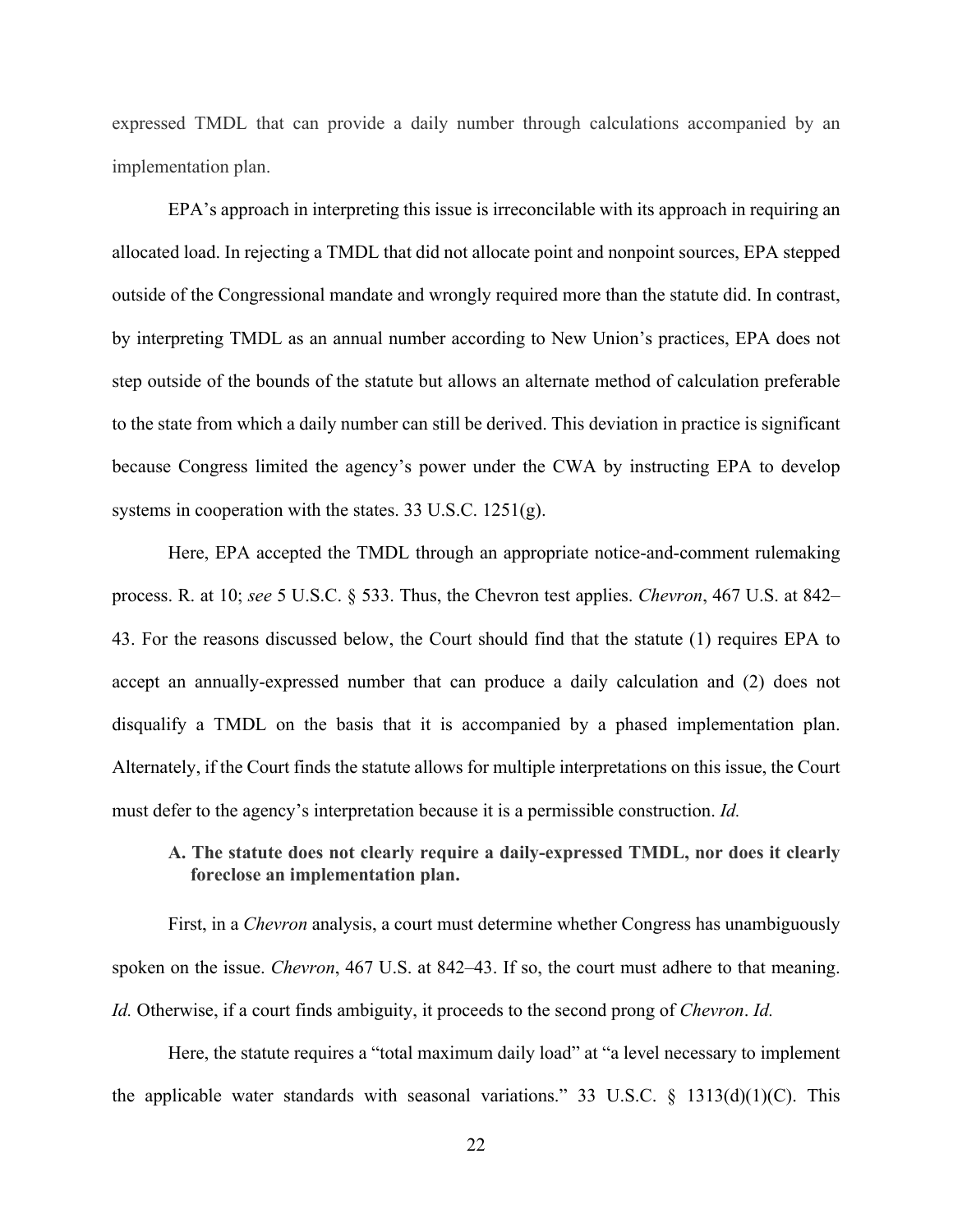provision simply requires a number that can be calculated to provide a daily number. Likewise, while the statute requires a number that reduces pollutants to meet applicable standards, it also supports an additional implementation plan developed in harmony with a state. 33 U.S.C. §  $1251(g)$ .

The Court should apply ordinary statutory construction to find that Congress' clearly expressed intent points to an annualized number that is not invalidated by an accompanying implementation plan. This would end the analysis at Chevron's first prong in favor of EPA's interpretation for this issue. Alternately, if the Court finds ambiguity in the statute, it should proceed to Chevron's second prong to reach the same result by deferring to the agency's interpretation.

#### **1. A TMDL expressed as an annual number complies with Congress' unambiguous intent for a TMDL that can produce a daily number.**

The statute clearly requires a TMDL that can produce a daily TMDL. 33 U.S.C. § 1313(d)(1)(C). CLW contends that a TMDL must be expressed only in a literal daily number and claims that a TMDL expressed as an annual number violates the "daily" in TMDL ("total maximum daily requirement"). R. at 14. But a TMDL expressed as an annual number does not violate the statute's clear requirement because it can produce a daily TMDL.

An annually-expressed TMDL can easily be broken down into a daily average number through a simple calculation dividing the TMDL by the days of the year. For example, the TMDL of 120 metric tons annually can be divided by 365 to reach the daily average of .33 metric tons. If the load exceeds .33 metric tons in the first few days of the year, the resulting daily TMDL for the remaining days of the year would be lowered. Or, if the load was less than .33 metric tons during the first few days, the remaining year's daily TMDL could be higher while still meeting the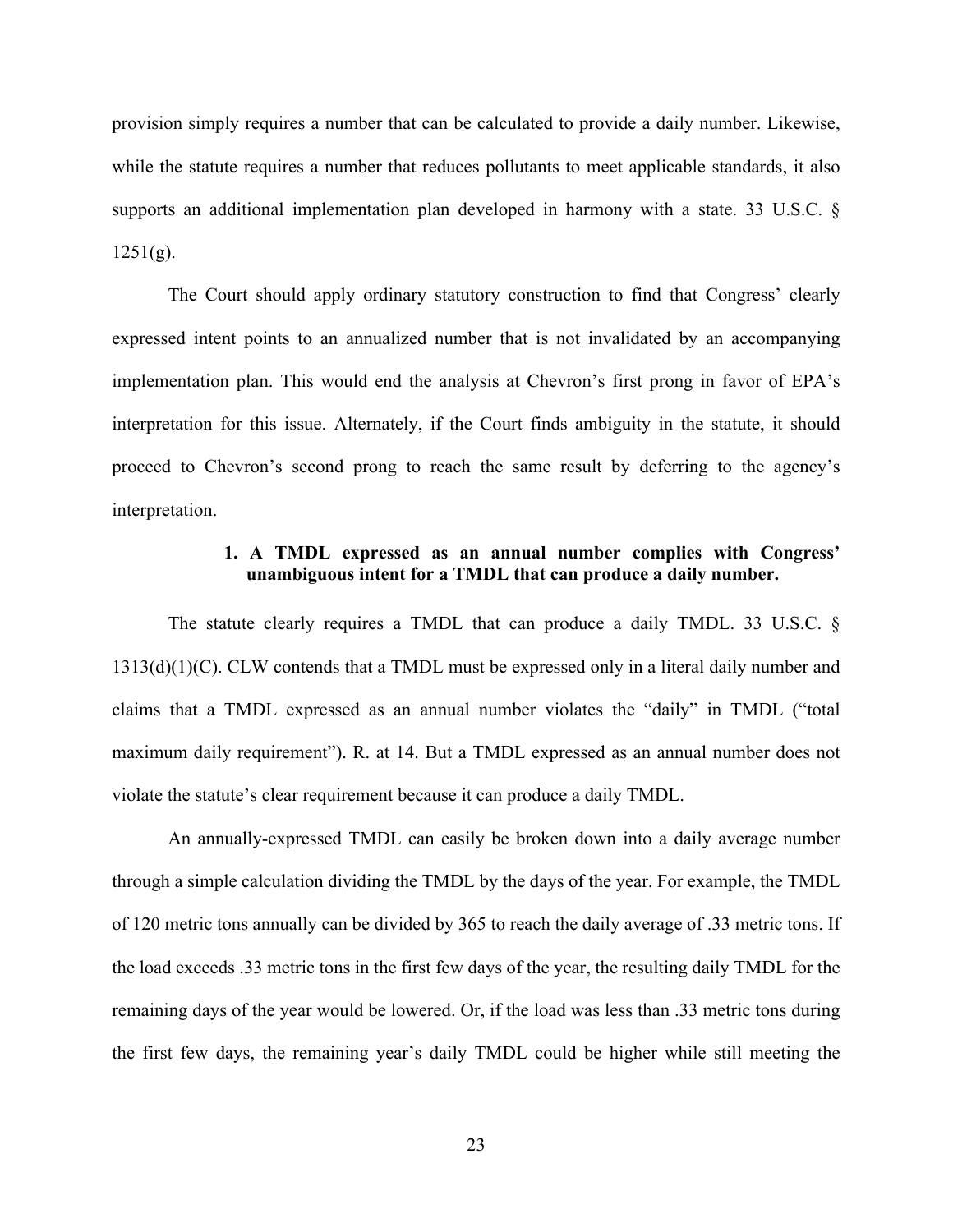pollutant reduction goals. Thus, an annually-expressed TMDL is consistent with the clear statutory requirement, and EPA must not reject it.

# **2. The CWA's complex statutory scheme requires an annually-expressed TMDL through application of ordinary statutory construction.**

The statutory scheme itself encompasses a TMDL based on complex considerations. The CWA TMDL requirement calls for a number that accounts for seasonal variations and unknowns. 33 U.S.C. § 33(d)(1)(C). The TMDL process requires that EPA work in harmony with state programs to accomplish its purpose. 33 U.S.C. § 1251(g). Given the framework of Congress' expressed intent and specific provisions within the CWA, ordinary statutory construction points to an annual number—not a literal daily number.

In interpreting a statute, courts must avoid an absurd result. *See, e.g., Nat. Res. Def. Council, Inc. v. Muszynski*, 268 F.3d 91, 98 (2d Cir. 2001). If statutes seem to conflict, courts should read the contrasting provisions in light of each other—*in pari materia*—considering all components of the legislative scheme to find an interpretation that avoids conflict if at all possible. *Sigmon v. Sw. Airlines Co.*, 110 F.3d 1200, 1206 (5th Cir. 1997). It is important to consider the statute in context, not in isolation. *Nat'l Ass'n of Home Builders v. Defs. of Wildlife*, 551 U.S. 644, 666 (2007). Following these principles, the Court should find that Congress clearly intended for EPA to approve annually-expressed TMDLs.

Using statutory construction, the Second Circuit found that the complexity of the statutory scheme indicated that the word "daily" in TMDL cannot mean a daily-expressed number. *Muszynski*, 268 F.3d at 98. The Court considered it an "absurd" result to read the statute as requiring regulation of pollutant loads on a strictly daily basis. *Id.* This overly narrow reading of the statute, according to the court, "los[t] sight of the overall structure and purpose of the CWA." *Id.* Accordingly, the court accepted EPA's interpretation that a TMDL "may be expressed by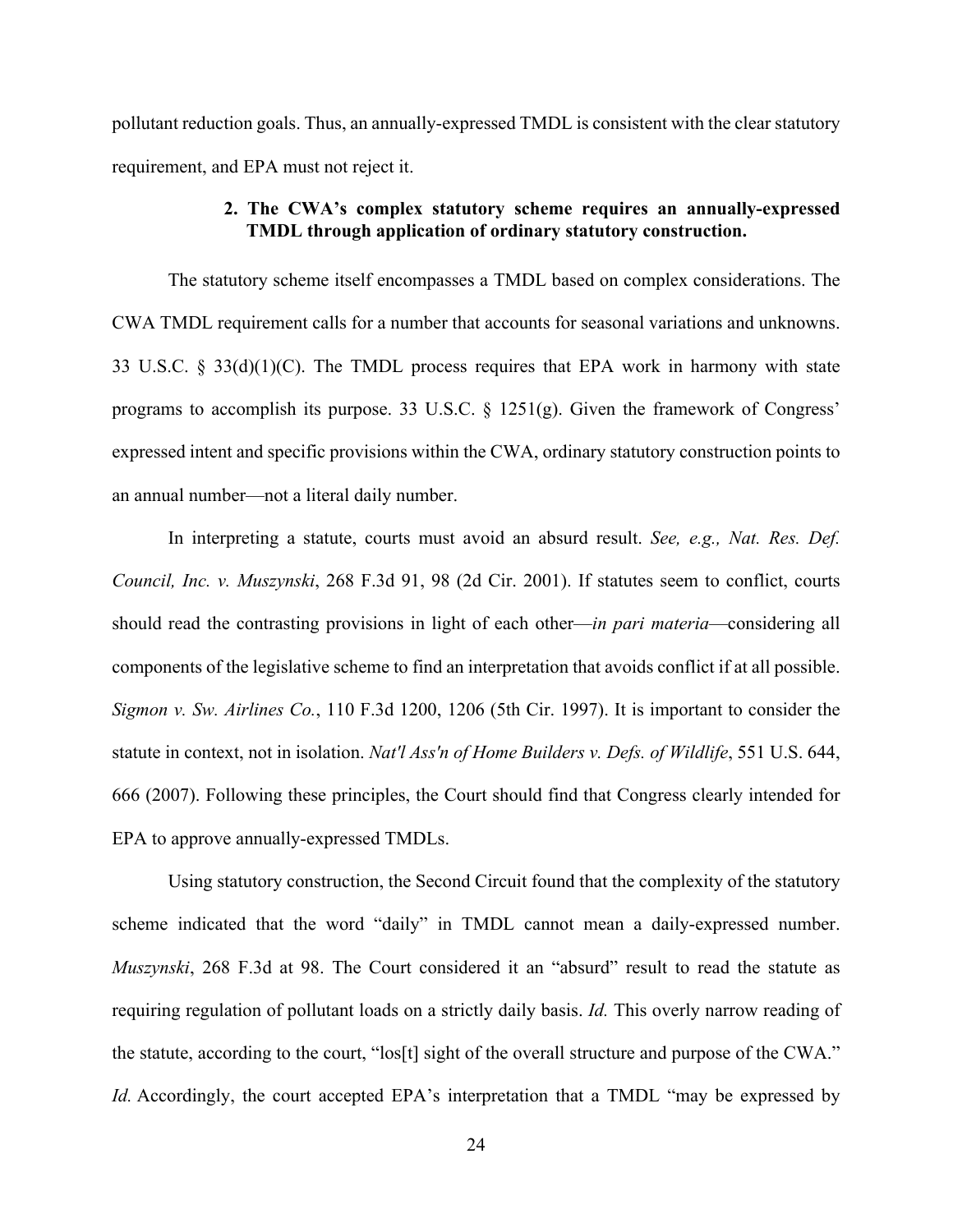another measure of mass per time, where such an alternative measure best serves the purpose of effective regulation of pollutant levels in waterbodies." *Id.* The Court stressed that, in this decision, the state's preference for an annual versus daily unit of expression weighed heavily. *Id.*

The "overall structure and purpose" of the CWA points to cooperation with the states—not only as an underlying theme, but as a clearly-expressed mandate. *See id.* Congress stated that Congress intended for EPA, in administering the CWA, to "recognize, preserve, and protect the primary responsibilities and rights of States to prevent, reduce, and eliminate pollution, to plan the development and use . . . of land and water resources, and to consult with the Administrator in the exercise of his authority under this chapter." 33 U.S.C. § 1251(b). Congress also mandated that "Federal agencies shall co-operate with State and local agencies to develop comprehensive solutions to prevent, reduce and eliminate pollution in concert with programs for managing water resources." *Id.* § 1251(g).

Here, as in *Muszynski*, New Union has proposed a TMDL expressed annually. R. at 10. As explained here, this TMDL is consistent with CWA requirements because it provides a way to calculate a daily-expressed number. EPA must approve TMDLs that are consistent with the CWA. 33 U.S.C. § 1313(c), (d). Thus, EPA lacks statutory authority to reject an annually-expressed TMDL, regardless of any reasons CLW can show favoring a daily-expressed number.

The Court should read the statutory provisions in harmony, avoiding absurdity. It would be an absurd result to suggest that Congress intended for  $\S 303(d)(1)(C)$  to dictate uselessly rigid requirements in light of Congress' mandate for flexibility in developing solutions in cooperation with states. 33 U.S.C. § 1251(b), (g). The sections can be read in harmony, avoiding absurdity, by allowing an annually-expressed TMDL.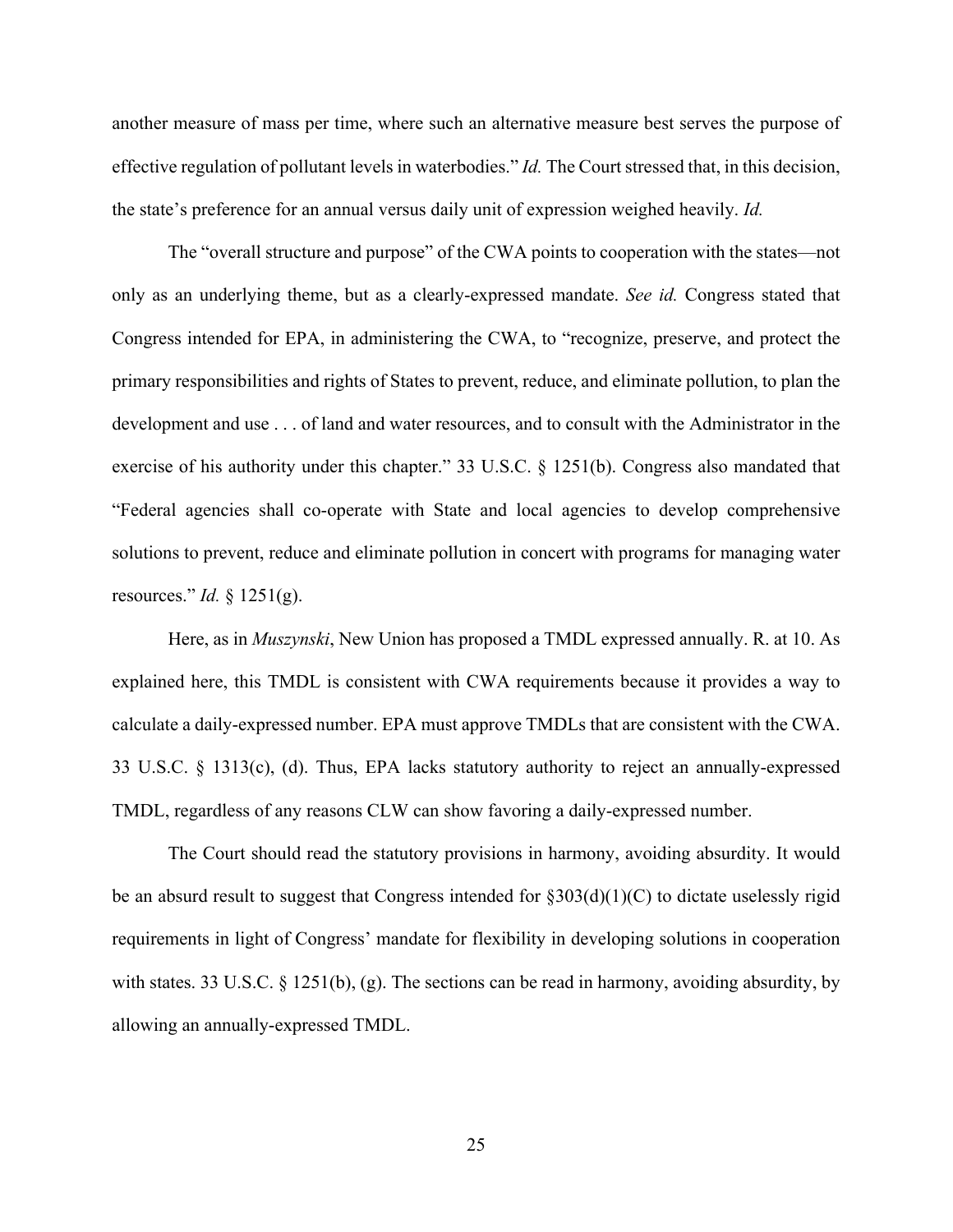#### **3. A phased implementation plan is consistent with Congress' clearlyexpressed intent.**

The CWA requires a TMDL expressed as a number that establishes a pollutant load for a body of water at a level "necessary to implement the water quality standards applicable to such waters." 33 U.S.C.  $\S$  1313(d)(1)(C). Here, EPA approved a TMDL that did exactly what Congress clearly required. R. at 8–10. The TMDL is 120 metric tons per year—the quantity of phosphates over time that implements applicable clean water standards. R. at 8–10.

CLW argues that this TMDL is somehow invalid because it is accompanied by an implementation plan showing how the Lake can reach the TMDL after five years. R. at 11. Because of the Lake's current state of extreme pollution, any reasonable person should be able to ascertain that the TMDL will not be reached overnight. R. at 8. Implementation will take work and time. The mere fact that EPA, working in harmony with New Union, approved a TMDL and an implementation plan simultaneously does not mean that EPA violated statutory TMDL requirements.

Instead, the implementation plan is superfluous to this issue. CWA is clear that EPA's role is to administer and guide, not to implement. *See, generally,* 33 U.S.C. §§ 1251, 1313. However, EPA can approve a state-originated implementation plan. 33 U.S.C. § 1313(e). The fact that EPA did so does not act to bar an otherwise valid TMDL.

Here, the TMDL of 120 metric tons annually meets the statutory requirement of a load that brings pollutants within acceptable levels. The five-year implementation plan of the TMDL is distinct and does not change the actual approved TMDL. Thus, EPA's approval of the implementation plan did not deviate from Congress' clearly-expressed intent in setting a TMDL level.

26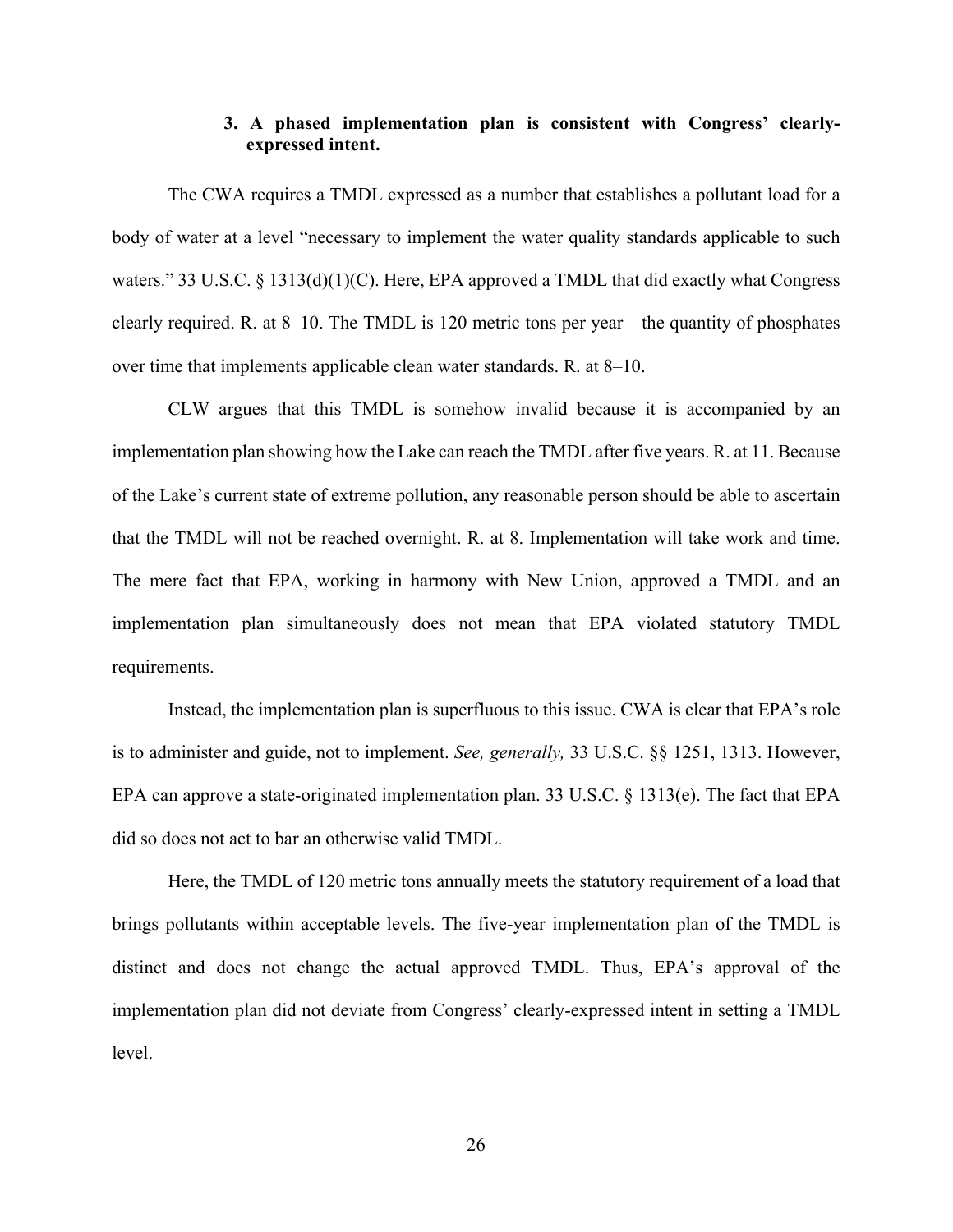#### **B. If the Court finds ambiguity in the statute, it must defer to the agency's interpretations in this matter.**

If the Court finds that the statute is susceptible of multiple interpretations for this issue, it must move to the second prong of Chevron to determine whether the agency's interpretation is a reasonable construction. *Chevron*, 467 U.S. at 843. The Court must defer to a reasonable interpretation. *Id.* The interpretation is reasonable if it is a permissible construction—in other words, if any canons of statutory interpretation could lead to that interpretation, regardless of whether the Court would prefer to use those canons. *Id.*; *Nat'l Ass'n of Home Builders*, 551 U.S. at 666.

Here, the agency has interpreted the statute as allowing an annually-expressed TMDL accompanied by a 5-year phased implementation plan. R. at 8–10. As discussed above, ordinary canons of construction easily point to this interpretation: reading the statutory scheme as a whole and giving effect to every expressed intent of Congress; reading the words in context; reading conflicting provisions in light of each other; and avoiding an absurd result. So, the agency's interpretation is a permissible construction and thus reasonable.

Nowhere does CWA forbid an annual expression or a daily number that is an average or require a daily number that is exactly the same every day. Case law suggesting otherwise is not analogous to the current situation.

CLW cites *Friends of the Earth*, in which the D.C. Circuit stated that a non-daily TMDL violated the statute. *Friends of the Earth, Inc. v. EPA.*, 446 F.3d 140, 144 (D.C. Cir. 2006). However, *Friends of the Earth* addressed multiple TMDLs for the same water system—an annual TMDL for one type of pollutant and a seasonal TMDL for another type of pollutant. *Id.* at 143. This type of split TMDL does not create a TMDL that could produce, through a simple division calculation, a daily average. The court emphasized that a TMDL must be able to produce a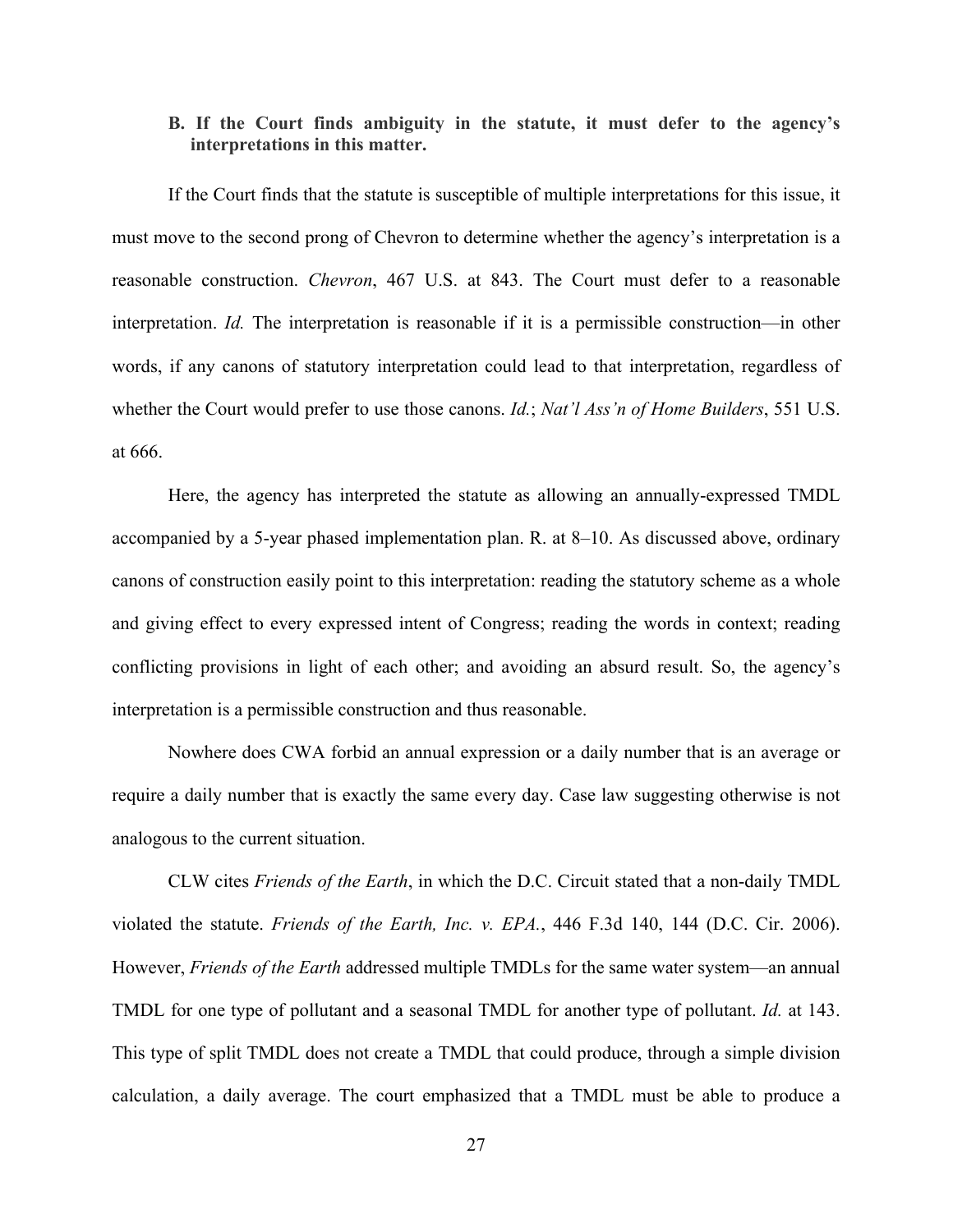maximum load for every day, not only for some days. *See id.* at 144. New Union's annual TMDL is an inapposite scenario because it can produce a daily average number—which is the criteria of the *Friends of the Earth* court for an allowable TMDL.

In contrast, the D.C. Circuit stated that a TMDL not expressed as a literal daily number was "consistent with the CWA, its implementing regulations, and common sense." *Anacostia Riverkeeper, Inc. v. Jackson.* The court allowed EPA to require daily pollutant loads in "whatever timeframe applies to those standards under state law." Thus, the court deferred to EPA's interpretation, allowing flexibility in the unit of time used to express a TMDL. *Anacostia Riverkeeper, Inc. v. Jackson*, 798 F. Supp. 2d 210, 246 (D.D.C. 2011)

In short, an annualized TMDL accompanied by an implementation plan fulfills Congress's clearly expressed intent. This view ends the analysis at the first prong of *Chevron.* However, should the Court find the statute ambiguous and susceptible to other interpretations, the Court must defer to the agency's interpretation under the second prong of a *Chevron* analysis.

Thus, the Court should find that the district court wrongly determined that phased implementation of an annual percentage reduction TMDL violated the CWA  $\S$  303(d). Accordingly, New Union asks the Court to hold that an annually-expressed TMDL with a phased implementation plan, such as New Union promulgated for the Lake, is not contrary to statute.

**IV. EPA properly adopted the New Union BMP credit portion of the TMDL.** 

The final issue on appeal that the Court must consider is whether EPA may adopt the credits within the New Union TMDL. The Clean Water Act mandates that the state set limits on pollution of point sources for waters throughout the state. 33 U.S.C. 1329. The collaboration of the point source allocations cannot exceed the TMDL discussed above. Even so, the CWA also allows the state to implement Best Management Practices ("BMPs") to control nonpoint source pollution. 40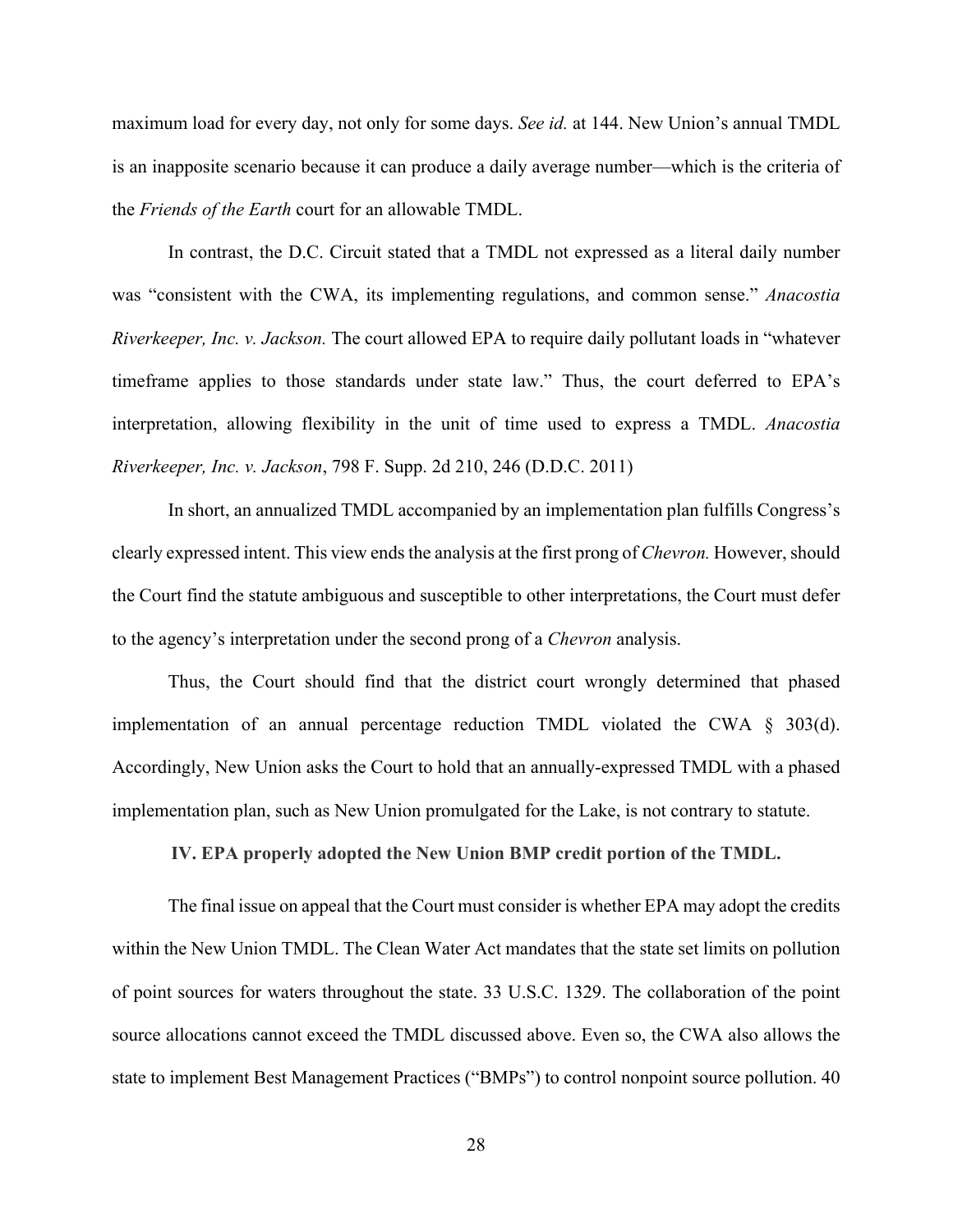C.F.R. §130.2(i). The act allows the state to "credit" the progress from nonpoint source BMP progress and use it to reduce point sources regulations. *Id*. This credit allows the state to create less stringent requirements for the point sources, making implementing the TMDL easier overall. *Id.* These credits are the center of the controversy in the fourth issue on appeal. R. at 2. EPA adopted a version of New Union's TMDL that included credits from the TMDLs.

The Court must review agency action under the highly deferential arbitrary and capricious doctrine. 5 U.S.C. § 706. The arbitrary and capricious doctrine requires that the Court analyze the facts and circumstances surrounding the action. *Citizens,* 401 U.S. 402, 416 (1972); *City of New York v. Shalala,* 34 F.3d 1161, 1167 (2d Cir. 1994). The Court must uphold the agency's decision unless the agency acted in blatant disregard of the facts. *Id.* Even if the Court believes that there is a better or more efficient way, the Court cannot substitute its judgment for the agency. *Id.* Additionally, the Court must uphold an action by an agency that has less than ideal clarity if the court can reasonably discern the agency's path. *Motor Vehicle Mfrs. Ass'n v State Farm Mut. Auto. Ins. Co.,* 463 U.S. 29, 43*; Rec. Fishing All. V. Evans*, 172 F. Supp. 2d 35, 41 (D.D.C. 2001); *Rojas v. Napolitano*, No. 8:13-cv-2474-T-35TGW, 2015 U.S. Dist., Lexis 181041, at \*1-\*16, \*5 (M.D. Fla. Mar. 17, 2015); *Shays v FEC*, 337 F. Supp. 2d 28, 53-56 (D.D.C 2004) *Aff'd,* 414 F.3d 76 (D.C. Cir. 2005). The party claiming an action was arbitrary and capricious bears the heavy burden of proof. *Greenen v. Bd. of Accountancy*, 126 Wn. App. 824, 830, 110 P.3d 224 (2005), *review denied*, 156 Wn.2d 1030 (2006).

The arbitrary and capricious test consists of two prongs for court consideration. First, the agency must have considered the relevant facts. *Citizens,* 401 U.S. at 416. While this step requires judicial judgment, it is still highly deferential to the agency. *Id.* The Court must decide whether an agency's interpretation of what a relevant fact could be is a blatant disregard for the facts. *Id.* If it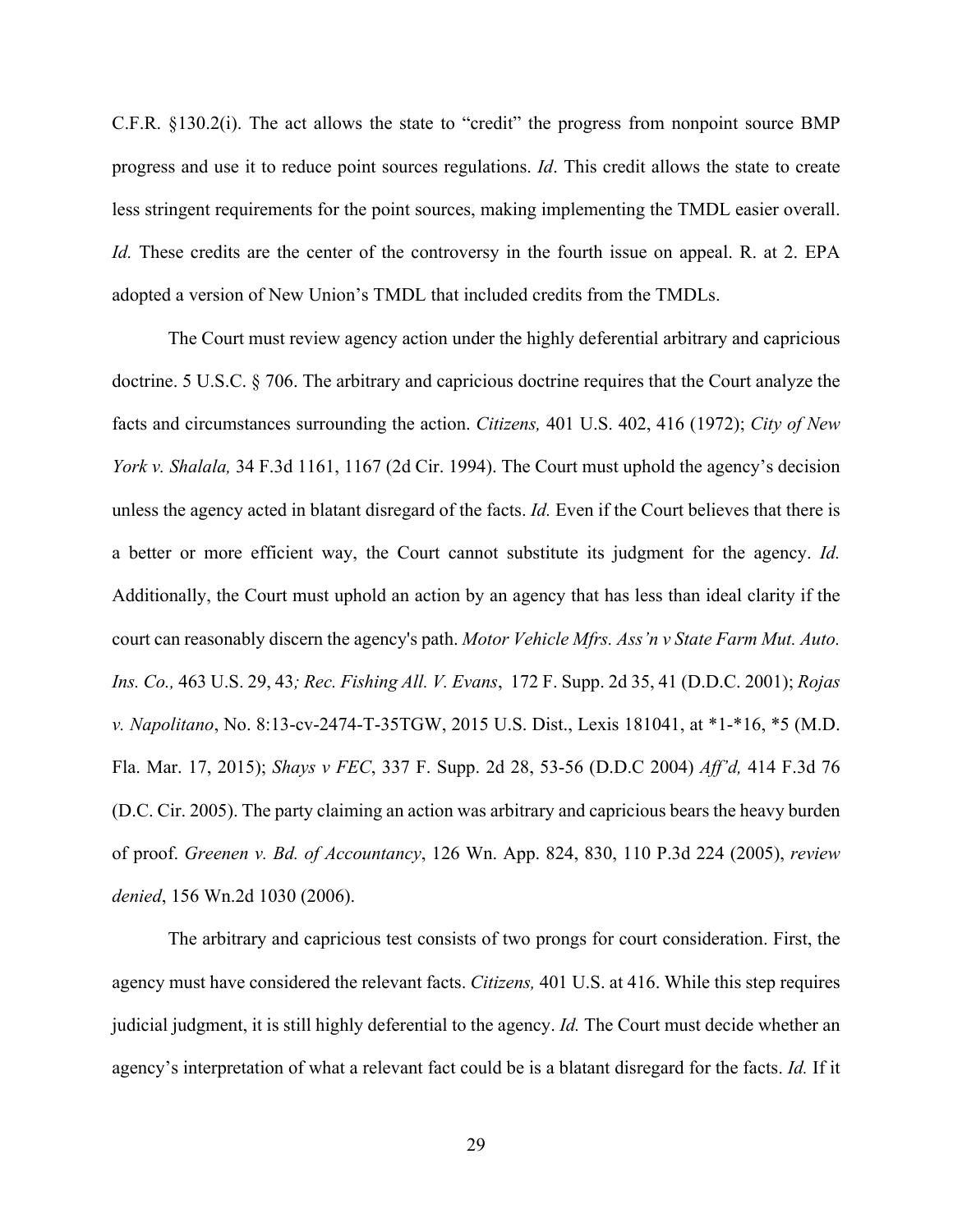is not, the Court must hold that the agency adequately considered all the relevant facts. *Id.* Second, the Court must decide whether the agency had a reasonable basis for its decision. *Citizens,* 401 U.S. at 416; *Yakus v. United States*, 321 U.S. 414 (1944). Again, this is deferential and requires the court to determine whether the decision was a clear error of judgment or a blatant disregard of facts. *Id.* Only if the action meets one of these two standards can the court set aside the action. *Id.*

### **A. EPA's adoption of the New Union credits in the TMDL was not arbitrary and capricious.**

The Court must first evaluate whether the agency considered the relevant facts and circumstances. The court can use many sources to evaluate whether EPA considered the facts. *Citizens,* 401 U.S. at 416. The significant differentiation that courts draw is that, while the agency must consider the relevant factors, those factors do not bind the agency. *Shays*, 337 F. Supp. 2d at 54. The agency is allowed to consider and discredit a factor.

Even if insufficient evidence exists to show that EPA considered the relevant factors, an agency can still pass this first evaluation by showing a readily discernable path. *Motor Vehicle Mfrs. Ass'n*, 463 U.S. at 43. Here, the relevant facts and circumstances—legislative history and Congressional intent—strongly support EPA's conclusions in this matter. This creates a readily discernable path through which the Court can still find that EPA passes this first evaluation.

The first factor EPA properly considered was the legislative history behind the Clean Water Act. *Oregon Nat. Desert Ass'n v. Dombeck*, 172 F.3d. 1092, 1097 (9th Cir. 1998). The Water and Environmental Quality Improvement Act (WEQIA) was the act Congress passed right before the Clean Water Act. *Id.* It attempted to regulate pollution by starting at the water source and tracking the solution back to pollution sources. *Id.* The method of enforcement was largely unsuccessful and led to the passage of the CWA. *Id.* The CWA changed EPA's approach and shifted the focus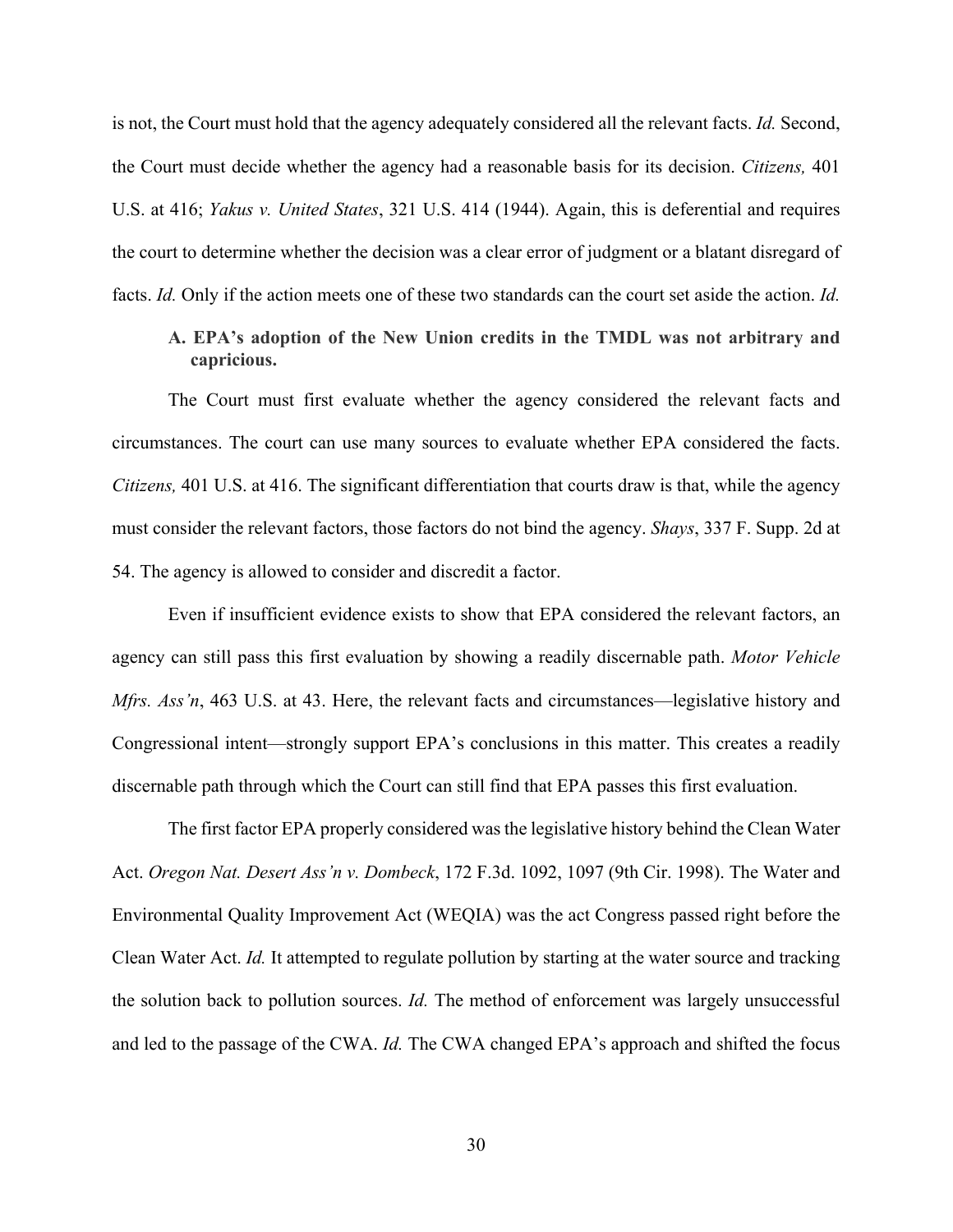to the pollution instead of the polluters. *Id*. Under the CWA, EPA regulates point sources while the states have discretion over non-point sources. *Id.*

The second factor properly considered was the legislative intent for the CWA. Congress's intent for the Clean Water Act can be derived from the statute's language and should not, therefore, be a matter open to change by the courts. The CWA explicitly established the CWA to work cooperatively with the states while still respecting their rights. 33 U.S.C.§ 1251(g). As discussed above,  $\S$  1251(g) established an intent that EPA work cooperatively with the state agencies. Additionally, while Congress saw fit to include enforcement programs for many obligations within the CWA, the statute does not include a mechanism for EPA to compel state enforcement. 33 U.S.C. § 1313; 33 U.S.C. § 1329. Congress knew it could have implemented an enforcement mechanism on the states as it did in other areas, but it chose not to. *Id.* This choice by Congress creates a strong presumption that Congress did not intend to impose any such regulations. *See State Farm v U.S.*, 137 S. Ct. 436, 442 (2016); *Digital Realty Trust v Somers*, 138 S. Ct. 767, 777 (2018).

These two factors were the relevant factors for EPA's adoption of the New Union TMDL. The pathway EPA took to arrive at its action is reasonably discernible from a correct understanding of the legislative history and Congressional intent. Neither interpretation is in blatant disregard of the facts; therefore, the Court must find that EPA passed the first prong of the arbitrary and capricious analysis.

# **1. EPA had a reasonable basis for adopting the credit system of New Union's TMDL.**

The second prong of the arbitrary and capricious test requires that the Court set aside the agency's action only if it finds no reasonable basis for the action. Although there are two possible reasonable bases for EPA's action—legislative history and Congressional intent—the statutory test requires only one reasonable basis to uphold the action. *Citizens,* 401 U.S. at 416. The Court cannot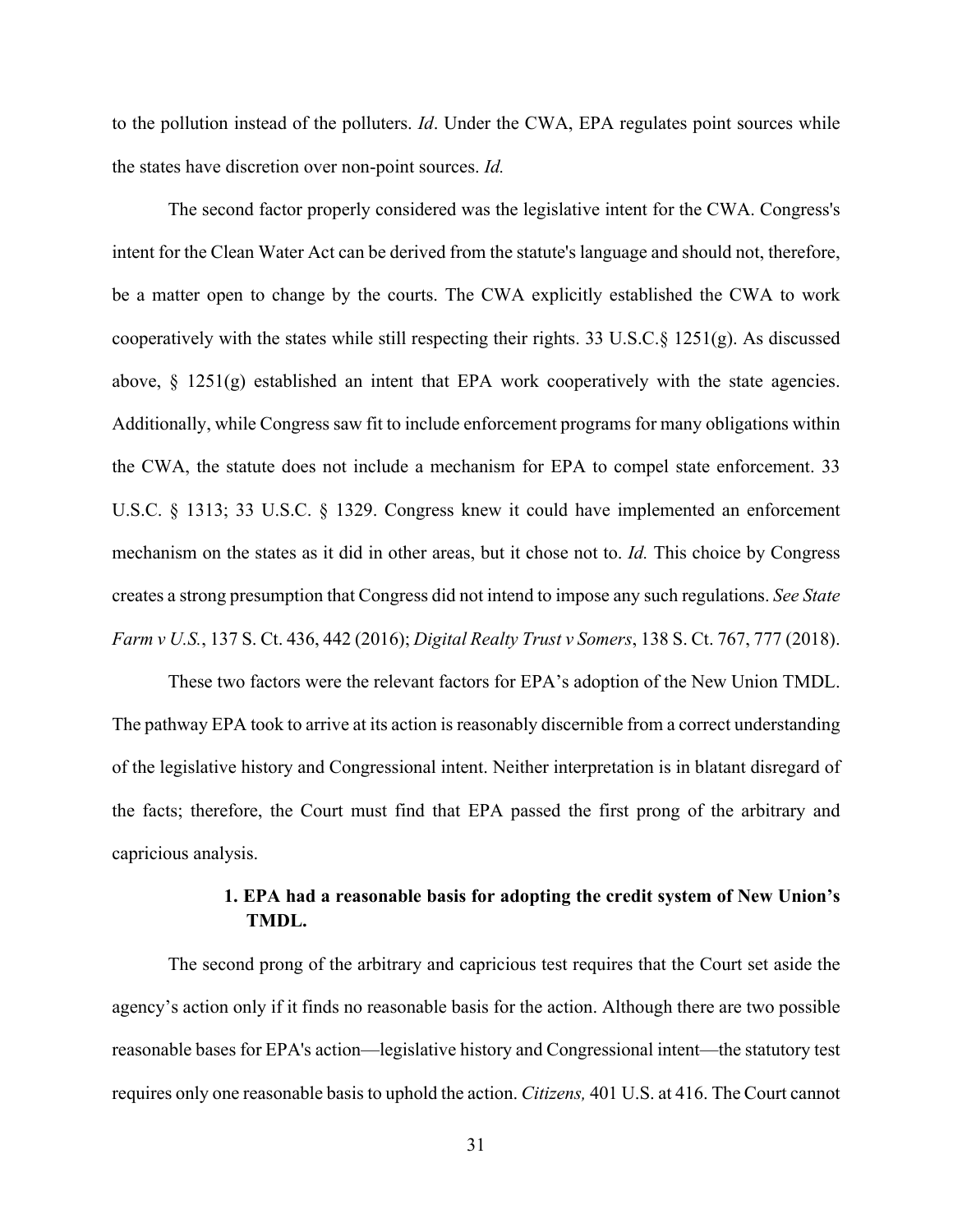set aside EPA's adoption of credits unless it finds no reasonable basis. *Id.* Specifically, to set aside EPA's action, the Court must find that both the legislative history and Congressional intent blatantly disregarded the facts and that to rely on them was a clear error of judgment.

The Court should find that the legislative history and Congressional intent provided reasonable bases for EPA to adopt the New Union TMDL because attempting to enforce stricter requirements would contradict both factors. The comparative analysis of the WEQIA and the CWA highlights the intent of Congress to limit federal implementation to only the point sources. *Dombeck*, 172 F.3d at 1097. Congress authorized the credit process and included no limitations in the authorizing passage. 33 U.S.C. 1329. EPA's decision to respect the statutes and approve the TMDL without imposing additional requirements of the TMDL is not arbitrary and capricious. Instead, it displays extraordinary respect for the laws of the country.

#### **2. CLW fails to show that EPA's action was arbitrary and capricious because the 1991 EPA guidance document is not legally enforceable.**

The party claiming an action was arbitrary and capricious bears the heavy burden of proof in a lawsuit, and CLW has failed to rise to the occasion. CLW relied on a 1991 guidance document as the basis of its arbitrary and capricious claim, an ultimately fatal error as the document is not binding on EPA and does not show the action was arbitrary and capricious. The guidance document is not binding on EPA for two reasons: either it was not legally enforceable or not precedential.

First, as discussed above, the 1991 document did not go through the notice and comment rulemaking process and is thus not legally enforceable. *Dombeck*, 172 F.3d at 1097 The Court's recognition of the lacking legal status of this document negates any claim that EPA's decision was unreasonable. EPA may properly disregard a document that is not legally enforceable. *Id.* The disregard for the decision does not make EPA's decision arbitrary and capricious. *Id*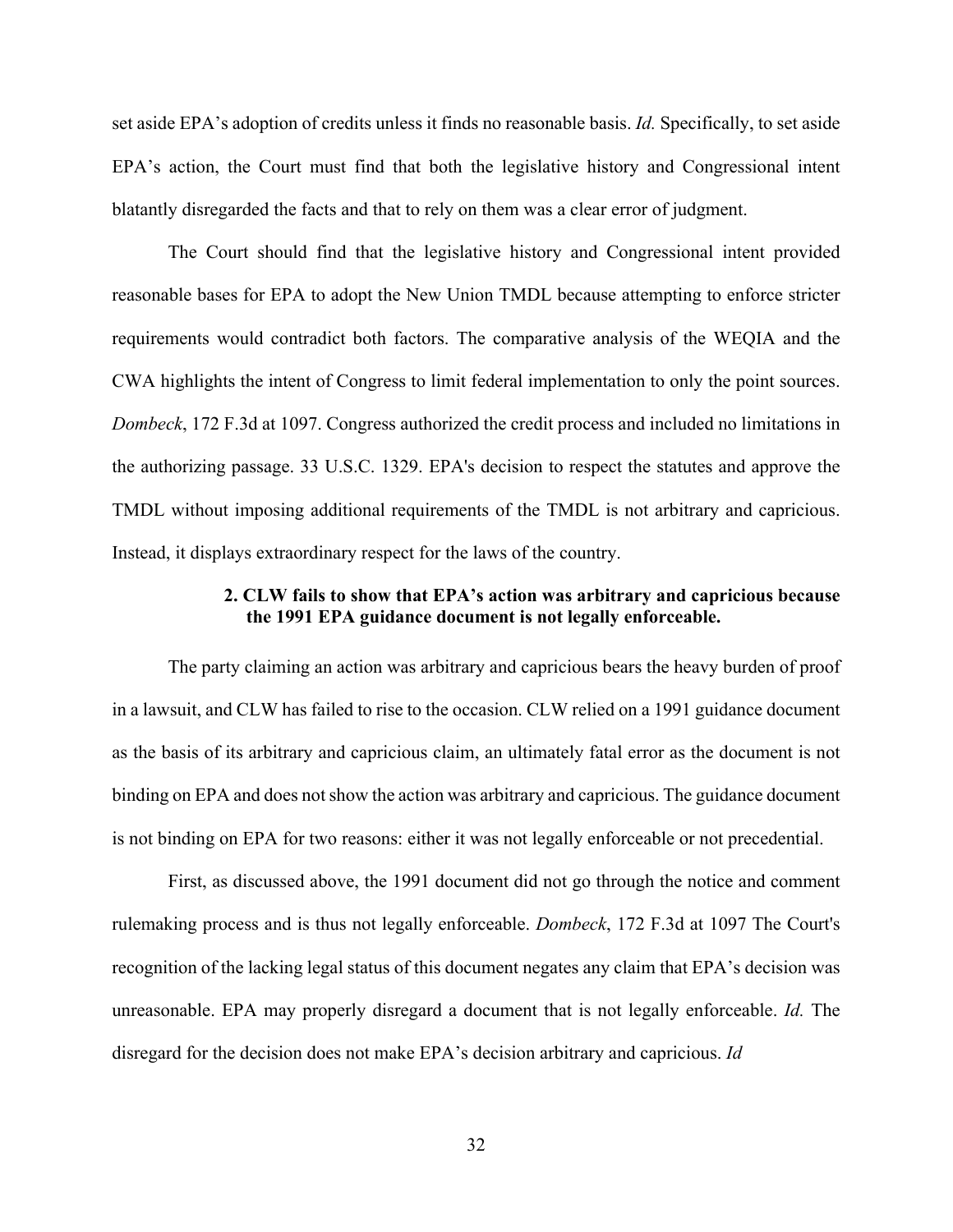Second, even if the Court decides that the document is legally enforceable, it is not binding on EPA and can be disregarded in a reasonable decision. The document itself notifies all parties involved that it is not another obligation and is a guidance document only. The Court cannot decide to enforce the reasonable assurance standard without violating the 1991 document. Thus, the Court cannot find that EPA erred in not using the reasonable assurances standard.

The Court should follow the lead of *Sierra* by finding that the CWA limits the power of EPA and upholding the EPA adoption. In *Sierra*, the state tried to create a TMDL for its polluted waters. *Sierra Club v. Meiburg*, 296 F.3d 1021, 1026 (11th Cir. 2002). The Sierra Club, an activist organization, stepped in and challenged the EPA approval of the TMDL because it lacked sufficient implementation plans to ensure effectiveness. *Id.* The court discussed the lack of efficacy of the Georgia programs but ultimately concluded that while valuable information, it was not relevant to the issue at hand. *See id.* at 1033. The court held that the TMDL program was not an implementation program. *Id.* The court further held that EPA could comment, make suggestions, or pose edits to the BMPs, but it had no mechanism to force the implementation on the states. *Id.*  at 1030-31.

The Court should find that EPA's adoption of the TMDL credits was an authorized agency action because it was not arbitrary and capricious. EPA had a discernible path in both its consideration of the relevant factors and basing its reasonable decisions on those factors. But these facts are unnecessary for the court's decision as CLW has failed to meet its burden of proof. CLW improperly relied on the 1991 document's "reasonable assurance" standard, but the document could not bind EPA and make the difficult showing of arbitrary and capricious.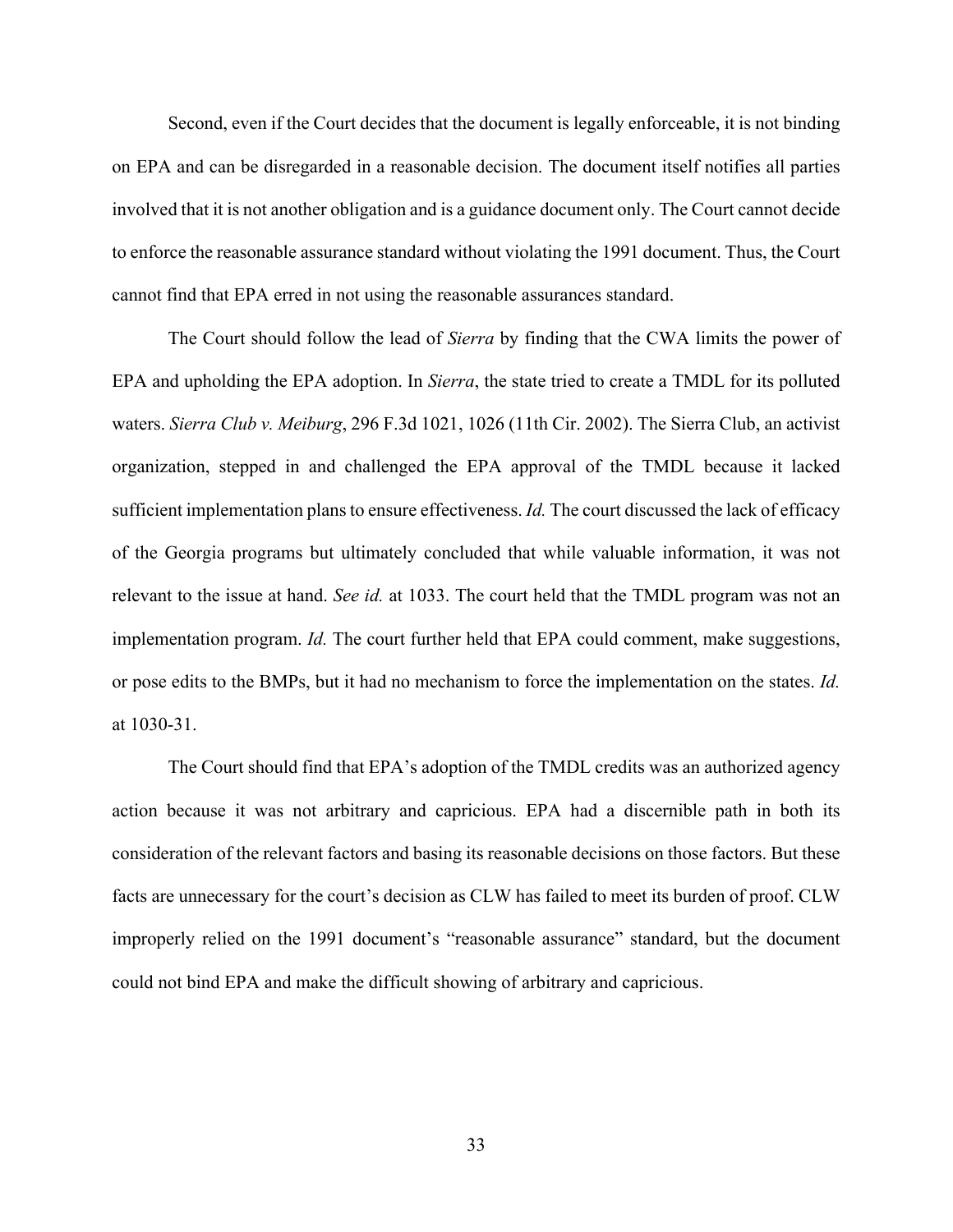### **B. Additionally, EPA cannot force the state to implement a BMP because it lacks statutory authority.**

EPA lacks the authority to regulate nonpoint source BMPs. As discussed above, both the congressional history and the legislative intent support a limitation on power. *Am. Farm Bureau Fed'n v. the United States*, 792 F.3d 281, *287*-89 (3d Cir. 2015); *Oregon Natural Desert Ass'n v. Dombeck*, 172 F.3d 1092, 1097 (9th Cir. 1998). The CWA furthers this limitation. 33 U.S.C. § 1329. EPA has authority to approve or modify TMDLs created by the state. 33 U.S.C. § 1329(2)(b). If the state fails to create a TMDL, then EPA may intercede and create one itself. *Id.* EPA creates obligations on the planning of the TMDL. 33 U.S.C. § 1329(2)(c). Noticeably missing from the grant of power is EPA's ability to force states to implement TMDLs. *Dombeck*, 172 F.3d at 1097. Congress limited EPA's role in nonpoint source management to sharing and collecting information from the states and issuing monetary grants. *City of Maui v. Haw. Wildlife Fund*, 140 S. Ct. 1462, 1471 (2020).

While the *American Farm Bureau* court seems to arise at a contrary decision, that case is distinguishable. In *State Farm*, the state had created a TMDL that was objectively insufficient to meet the obligations under the CWA. EPA stepped in and created a plan that would remedy the deficiency. *American Farm Bureau*, 792 F.3d at 287-289. *American Farm* was a case that concerned the planning of a proper TMDL. *Id.* The planning and approval of the TMDL have long been considered the province of EPA. *Id*.

This issue is factually distinguishable from *American Farm Bureau*. As discussed above, *American Farm Bureau* centered on insufficient TMDL planning. This dispute is different. New Union's TMDL was sufficient to reduce pollution by the required standards. R. at 9. New Union had not implemented the BMPs. R. at 10. This case is an implementation problem, not a planning